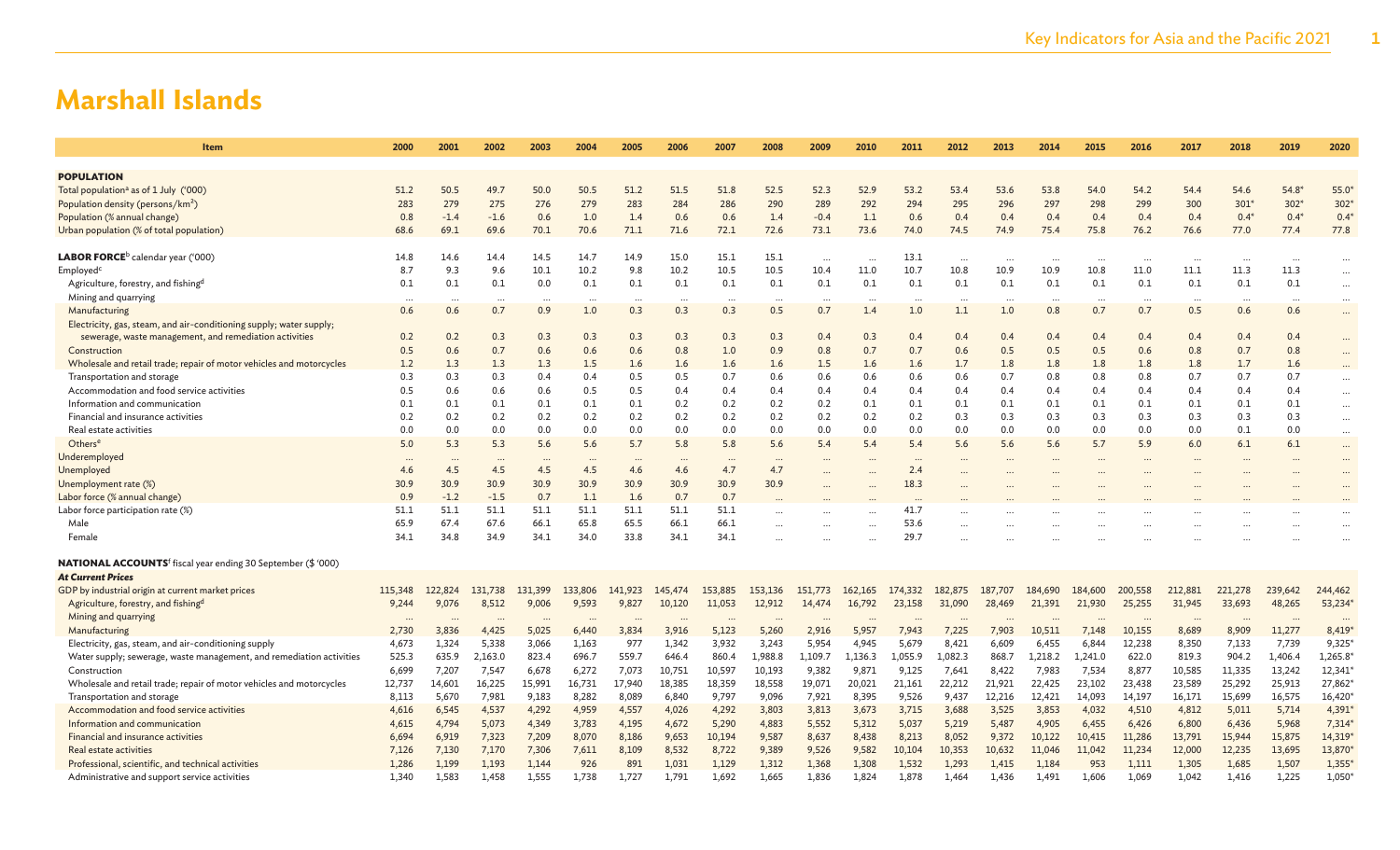| <b>Item</b>                                                                | 2000             | 2001             | 2002             | 2003             | 2004             | 2005             | 2006             | 2007              | 2008              | 2009              | 2010              | 2011              | 2012              | 2013              | 2014              | 2015              | 2016              | 2017              | 2018              | 2019              | 2020                |
|----------------------------------------------------------------------------|------------------|------------------|------------------|------------------|------------------|------------------|------------------|-------------------|-------------------|-------------------|-------------------|-------------------|-------------------|-------------------|-------------------|-------------------|-------------------|-------------------|-------------------|-------------------|---------------------|
|                                                                            |                  |                  |                  |                  |                  |                  |                  |                   |                   |                   |                   |                   |                   |                   |                   |                   |                   |                   |                   | 38,970            |                     |
| Public administration and defense; compulsory social security<br>Education | 20,982<br>11,525 | 22,061<br>12,346 | 23,595<br>13,831 | 24,726<br>15,065 | 26,563<br>16,074 | 27,856<br>17,566 | 29,003<br>16,535 | 28,919<br>17,159  | 28,273<br>17,896  | 28,983<br>18,099  | 28,270<br>19,124  | 28,150<br>19,816  | 29,339<br>20,404  | 31,082<br>20,673  | 30,763<br>21,431  | 30,686<br>22,553  | 32,664<br>21,890  | 36,492<br>21,711  | 37,538<br>22,800  | 23,110            | 38,680<br>24,518*   |
| Human health and social work activities                                    | 3,746            | 3,986            | 4,423            | 5,071            | 5,971            | 7,050            | 7,036            | 7,324             | 8,085             | 7,984             | 8,364             | 8,498             | 8,502             | 8,964             | 8,762             | 9,201             | 9,809             | 10,306            | 10,801            | 12,189            | 11,937              |
| Arts, entertainment, and recreation                                        | 397              | 467              | 405              | 342              | 350              | 312              | 271              | 218               | 234               | 277               | 290               | 305               | 318               | 326               | 345               | 389               | 354               | 311               | 369               | 350               | 371                 |
| Other service activities                                                   | 562              | 675              | 810              | 841              | 827              | 966              | 1.055            | 1,093             | 1.092             | 1.024             | 1,060             | 1.101             | 1.516             | 1,438             | 1.526             | 1,426             | 1,775             | 1.928             | 2,127             | 2,002             | 2,112               |
| Gross value added at basic prices                                          | 104,353          | 106,691          | 118,472          | 118,453          | 122,609          | 126,111          | 131,585          | 141,182           | 142,995           | 143,950           | 50,584            | 162,349           | 173,607           | 176,509           | 173,229           | L75,876           | 191,978           | 204,148           | 211,785           | 235,600           | 240,773             |
| Less: Financial intermediation services indirectly measured                | $-3,257$         | $-3,365$         | $-3,536$         | $-3,218$         | $-3,442$         | $-3,601$         | $-4,020$         | $-4,569$          | $-4,473$          | $-3,978$          | $-3,778$          | $-3,648$          | $-3,646$          | $-4,250$          | $-4,603$          | $-4,774$          | $-4,932$          | $-6,498$          | $-7,541$          | $-9,424$          | $-8,009*$           |
| Taxes on products                                                          | 16,119           | 18,879           | 19,697           | 17,234           | 14,066           | 18,603           | 18,472           | 20,562            | 19,752            | 17,161            | 18,585            | 17,408            | 18,117            | 18,709            | 17,327            | 18,127            | 19,895            | 20,484            | 21,730            | 21,517            | 20,894              |
| Less: Subsidies                                                            | $-5,125$         | $-2,745$         | $-6,430$         | $-4,289$         | $-2,869$         | $-2,792$         | $-4,583$         | $-7,859$          | $-9,612$          | $-9,338$          | $-7,004$          | $-5,424$          | $-8,850$          | $-7,511$          | $-5,866$          | -9,404            | $-11,315$         | $-11,751$         | $-12,237$         | $-17,475$         | $-17,205$           |
| Net factor income from abroad                                              | 36.271           | 37,293           | 35,810           | 36,409           | 37,797           | 41,899           | 39,328           | 41,452            | 40,499            | 39,683            | 35,886            | 36,968            | 29,252            | 35,793            | 45,405            | 63,500            | 62,035            | 60,605            | 61,327            | 61,075            | 80,786              |
| <b>GNI</b>                                                                 | 151,618          | 160,117          | 167,548          | 167,807          | 171,603          | 183,821          | 184,802          | 195,337           | 193,635           | 191.456           | 198,050           | 211,300           | 212,127           | 223,500           | 230,094           | 248,100           | 262,593           | 273,486           | 282,605           | 300,717           | 325,248             |
| <b>Structure of Output</b> (% of GDP at current basic prices)              |                  |                  |                  |                  |                  |                  |                  |                   |                   |                   |                   |                   |                   |                   |                   |                   |                   |                   |                   |                   |                     |
| Agriculture                                                                | 8.9              | 8.5              | 7.2              | 7.6              | 7.8              | 7.8              | 7.7              | 7.8               | 9.0               | 10.1              | 11.2              | 14.3              | 17.9              | 16.1              | 12.3              | 12.5              | 13.2              | 15.6              | 15.9              | 20.5              | $22.1*$             |
| Industry                                                                   | 14.0             | 12.2             | 16.4             | 13.2             | 11.9             | 9.9              | 12.7             | 14.5              | 14.5              | 13.5              | 14.5              | 14.7              | 14.0              | 13.5              | 15.1              | 12.9              | 16.6              | 13.9              | 13.4              | 14.3              | $13.0*$             |
| Services                                                                   | 80.2             | 82.5             | 79.4             | 82.0             | 83.1             | 85.2             | 82.7             | 80.9              | 79.6              | 79.3              | 76.8              | 73.3              | 70.2              | 72.8              | 75.2              | 77.3              | 72.8              | 73.6              | 74.3              | 69.2              | $68.2*$             |
|                                                                            |                  |                  |                  |                  |                  |                  |                  |                   |                   |                   |                   |                   |                   |                   |                   |                   |                   |                   |                   |                   |                     |
| Expenditure on GDP at current purchasers prices                            |                  |                  | $\ddotsc$        |                  | 138,446          | 140,447          | 150.743          | 159,247           | 157.696           | 159.159           | 166,344           | 175.637           | 172.213           | 179.614           | 182.562           | 187.446           | 211,188           | 229,360           | 236,200           | 259,244           | 248,758             |
| Final consumption expenditure                                              |                  |                  | $\cdots$         |                  | 184,175          | 194,513          | 196,729          | 211,646           | 218,004           | 211,603           | 212,196           | 223,061           | 234,143           | 244,342           | 236,864           | 241,339           | 256,689           | 275,687           | 287,413           | 313,657           | 283,515             |
| Household final consumption<br>NPISHs final consumption                    |                  |                  | $\cdots$         |                  | 103,228<br>2,052 | 109,489<br>2,280 | 108,834<br>2,336 | 117,997<br>2,488  | 122,828<br>2,457  | 117,409<br>2,411  | 120,021<br>2,631  | 128,784<br>2,743  | 133,728<br>3,370  | 142,421<br>3,330  | 138,395<br>3,670  | 137,473<br>3,502  | 141.746<br>4,449  | 155,845<br>4,716  | 157,727<br>5,000  | 171,425<br>5,016  | 156,399<br>5,253    |
| Government final consumption                                               | $\cdots$         |                  | $\cdots$         |                  | 78,895           | 82.744           | 85,559           | 91.161            | 92,719            | 91.784            | 89,543            | 91.533            | 97,046            | 98,591            | 94,799            | 100.364           | 110,494           | 115,126           | 124,685           | 137,216           | 121,862             |
| Gross capital formation                                                    |                  |                  |                  |                  | 23,168           | 25,931           | 41,003           | 39,028            | 30,429            | 55,566            | 65,591            | 37,910            | 18,831            | 41,705            | 36,537            | 32,281            | 38,350            | 49,460            | 51,744            | 120,184           | 48,109*             |
| Gross fixed capital formation                                              |                  |                  |                  |                  | 22,396           | 26,052           | 39,411           | 36,904            | 30,901            | 52,806            | 69,062            | 31,905            | 26,157            | 42,076            | 35,356            | 33,695            | 37,278            | 49,480            | 48,090            | 111,967           | 45,145              |
| Public                                                                     |                  |                  |                  |                  |                  |                  |                  |                   |                   |                   |                   |                   |                   |                   |                   |                   |                   |                   |                   |                   |                     |
| Private                                                                    |                  |                  |                  |                  |                  |                  |                  |                   |                   |                   |                   |                   |                   |                   |                   |                   |                   |                   |                   |                   | $\ddotsc$           |
| Changes in inventories                                                     |                  |                  |                  |                  | 772              | $-121$           | 1,592            | 2,124             | $-473$            | 2,760             | $-3,470$          | 6,005             | $-7,326$          | $-371$            | 1,181             | $-1,414$          | 1,072             | $-21$             | 3,654             | 8,218             | 2,964*              |
| Acquisitions less disposals of valuables                                   |                  |                  |                  |                  | $\ddotsc$        |                  |                  |                   | $\ddotsc$         |                   |                   |                   |                   |                   |                   |                   |                   |                   |                   |                   |                     |
| Exports of goods and services                                              | $\cdots$         |                  | $\cdots$         | $\cdots$         | 42,468           | 46.999           | 38,043           | 41,372            | 44,827            | 43,924            | 61,338            | 89.063            | 101,281           | 96,906            | 93,034            | 82,375            | 74,179            | 84,489            | 89.734            | 91,674            | 86,905*             |
| Exports of goods                                                           | $\cdots$         |                  | $\ddotsc$        | $\cdots$         | 20.622           | 27,783           | 18,484           | 21,385            | 23,864            | 22,523            | 38,414            | 64,709            | 75,991            | 70,340            | 63,741            | 53,457            | 45,905            | 54,742            | 57,800            | 63,533            | 66,908*             |
| <b>Exports of services</b>                                                 |                  |                  |                  |                  | 21,845           | 19,217           | 19,559           | 19,988            | 20,963            | 21,402            | 22,924            | 24,354            | 25,290            | 26,566            | 29,292            | 28,918            | 28,274            | 29,747            | 31,934            | 28,141            | 19,997              |
| Less: Imports of goods and services                                        |                  |                  | $\cdots$         |                  | 111,365          | 126,996          | 125,033          | 132,800           | 135,564           | 151,934           | 172,780           | 174,396           | 182,042           | 203,339           | 183,873           | 168,549           | 158,029           | 180,275           | 192,691           | 266,272           | 169,771             |
| Imports of goods<br>Imports of services                                    |                  |                  |                  |                  | 83,075<br>28,291 | 98,183<br>28,813 | 94,028<br>31,005 | 100,645<br>32,155 | 103,574<br>31,991 | 105,667<br>46,267 | 138,805<br>33,976 | 140,421<br>33,974 | 146,299<br>35,744 | 167,604<br>35,735 | 149,057<br>34,816 | 130,825<br>37,724 | 119,524<br>38,506 | 135,127<br>45,149 | 149,569<br>43,122 | 223,853<br>42,419 | 145,906*<br>23,864* |
| Statistical discrepancy <sup>g</sup>                                       | $\ddotsc$        |                  |                  | $\cdots$         | $-4.639$         | 1.475            | $-5.269$         | $-5.362$          | $-4.560$          | $-7.386$          | $-4.179$          | $-1.305$          | 10.662            | 8.093             | 2.128             | $-2.846$          | $-10,630$         | $-16,479$         | $-14,922$         | $-19,603$         | $-4,296$            |
|                                                                            |                  |                  |                  |                  |                  |                  |                  |                   |                   |                   |                   |                   |                   |                   |                   |                   |                   |                   |                   |                   |                     |
| <b>Structure of Demand</b> (% of GDP at current purchasers prices)         |                  |                  |                  |                  |                  |                  |                  |                   |                   |                   |                   |                   |                   |                   |                   |                   |                   |                   |                   |                   |                     |
| Household final consumption                                                |                  |                  |                  |                  | 74.6             | 78.0             | 72.2             | 74.1              | 77.9              | 73.8              | 72.2              | 73.3              | 77.7              | 79.3              | 75.8              | 73.3              | 67.1              | 67.9              | 66.8              | 66.1              | $62.9^{\circ}$      |
| Government final consumption                                               | $\cdots$         |                  | $\cdots$         | $\cdots$         | 57.0             | 58.9             | 56.8             | 57.2              | 58.8              | 57.7              | 53.8              | 52.1              | 56.4              | 54.9              | 51.9              | 53.5              | 52.3              | 50.2              | 52.8              | 52.9              | $49.0*$             |
| Gross capital formation                                                    |                  |                  |                  | $\ddotsc$        | 16.7             | 18.5             | 27.2             | 24.5              | 19.3              | 34.9              | 39.4              | 21.6              | 10.9              | 23.2              | 20.0              | 17.2              | 18.2              | 21.6              | 21.9              | 46.4              | $19.3*$             |
| Changes in inventories                                                     | $\ddotsc$        |                  | $\cdots$         | $\ddotsc$        | 0.6              | $-0.1$           | 1.1              | 1.3               | $-0.3$            | 1.7               | $-2.1$            | 3.4               | $-4.3$            | $-0.2$            | 0.6               | $-0.8$            | 0.5               | 0.0               | 1.5               | 3.2               | $1.2*$              |
| Exports of goods and services                                              |                  |                  |                  |                  | 30.7             | 33.5             | 25.2             | 26.0              | 28.4              | 27.6              | 36.9              | 50.7              | 58.8              | 54.0              | 51.0              | 43.9              | 35.1              | 36.8              | 38.0              | 35.4              | $34.9*$             |
| Imports of goods and services                                              |                  |                  |                  |                  | 80.4             | 90.4<br>1.1      | 82.9<br>$-3.5$   | 83.4              | 86.0<br>$-2.9$    | 95.5              | 103.9             | 99.3<br>$-0.7$    | 105.7<br>6.2      | 113.2<br>4.5      | 100.7<br>1.2      | 89.9<br>$-1.5$    | 74.8              | 78.6              | 81.6              | 102.7<br>$-7.6$   | $68.2*$<br>$-1.7*$  |
| Statistical discrepancy                                                    |                  |                  |                  |                  | $-3.4$           |                  |                  | $-3.4$            |                   | $-4.6$            | $-2.5$            |                   |                   |                   |                   |                   | $-5.0$            | $-7.2$            | $-6.3$            |                   |                     |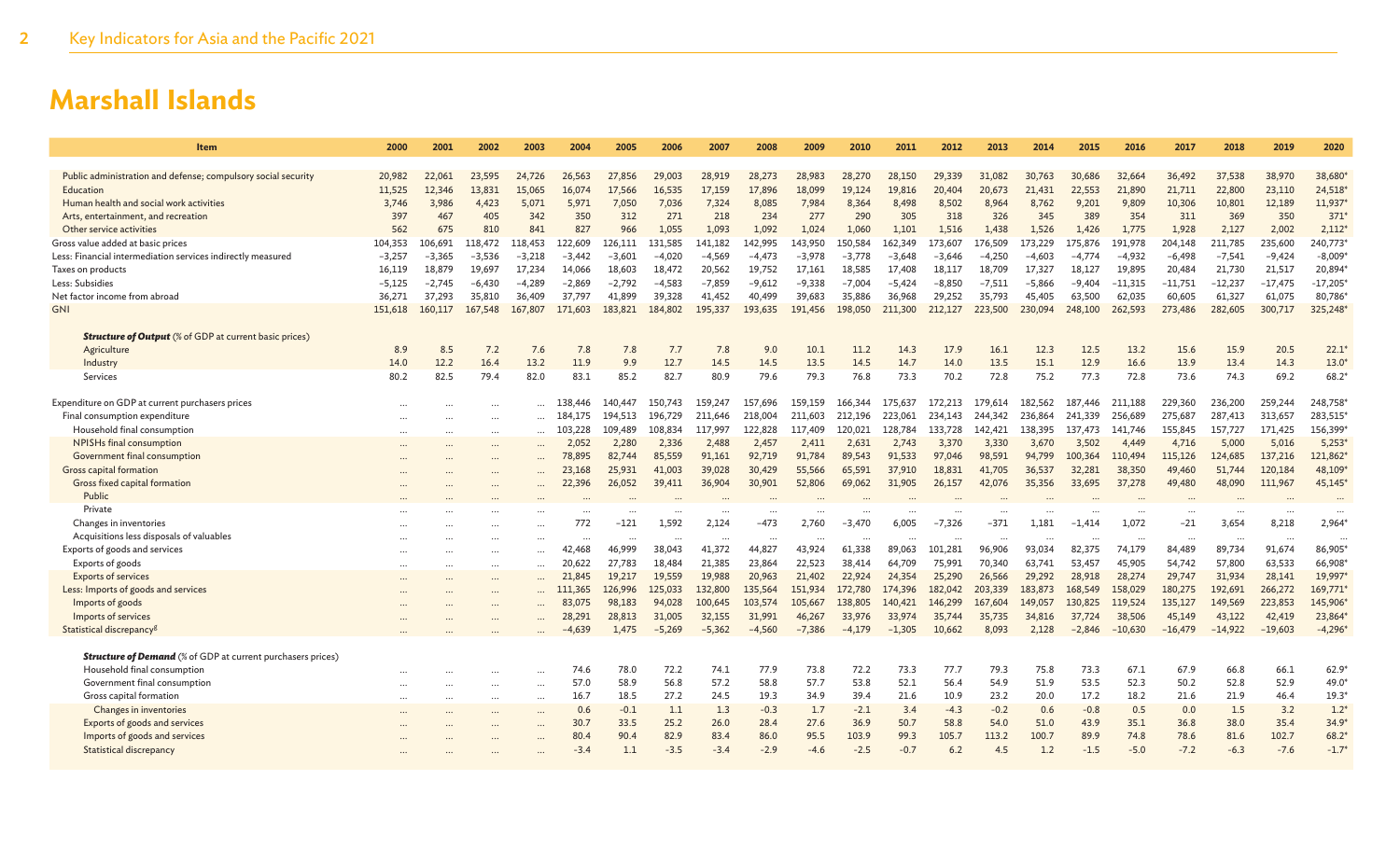| Item                                                                                                           | 2000           | 2001           | 2002            | 2003            | 2004             | 2005             | 2006               | 2007               | 2008               | 2009               | 2010             | 2011               | 2012               | 2013               | 2014               | 2015               | 2016               | 2017                     | 2018             | 2019             | 2020                 |
|----------------------------------------------------------------------------------------------------------------|----------------|----------------|-----------------|-----------------|------------------|------------------|--------------------|--------------------|--------------------|--------------------|------------------|--------------------|--------------------|--------------------|--------------------|--------------------|--------------------|--------------------------|------------------|------------------|----------------------|
|                                                                                                                |                |                |                 |                 |                  |                  |                    |                    |                    |                    |                  |                    |                    |                    |                    |                    |                    |                          |                  |                  |                      |
| <b>At Constant Prices</b>                                                                                      |                |                |                 |                 |                  |                  |                    |                    |                    |                    |                  |                    |                    |                    |                    |                    |                    |                          |                  |                  |                      |
| GDP by industrial origin at fiscal year 2015 purchasers prices                                                 | 154,036        | 164,551        | 170,707         | 167,949         | 169,543          | 173,417          | 174,575            | 179,410            | 167,294            | 169,709            | 182,532          | 181,151            | 176,857            | 183,432            | 181,708            | 184,600            | 187,012            | 194,598                  | 201,652          | 212,389          | 207,881              |
| Agriculture, forestry, and fishingd                                                                            | 13,646         | 14,140         | 12,385          | 13,055          | 13,679           | 13,644           | 13,656             | 14,532             | 15,297             | 16,225             | 18,027           | 18,790             | 21,852             | 21,975             | 20,663             | 21,930             | 21,569             | 21,955                   | 22,876           | 30,399           | 30,597               |
| Mining and quarrying                                                                                           |                |                |                 |                 |                  |                  |                    |                    |                    |                    |                  |                    |                    |                    |                    |                    |                    | $\overline{\phantom{a}}$ | $\ddotsc$        |                  | $\ddot{\phantom{a}}$ |
| Manufacturing                                                                                                  | 2,648          | 3,468          | 3,307           | 4,828           | 7,943            | 1,039            | 4,773              | 5,740              | 5,416              | 7,167              | 13,453           | 12,616             | 7,889              | 8,562              | 10,288             | 7,148              | 5,316              | 3,846                    | 6,216            | 4,947            | 4,211                |
| Electricity, gas, steam, and air-conditioning supply                                                           | 9,581          | 9,205          | 10.900          | 7.931           | 11,305           | 12.417           | 12,455             | 10,478             | 8.623              | 9.383              | 8,027            | 8.268              | 6.211              | 7,502              | 6,603              | 6.843              | 6,260              | 6,568                    | 6,354            | 7,594            | 7,809*               |
| Water supply; sewerage, waste management, and remediation activities                                           | 285            | 334            | 468             | 627             | 598              | 725              | 743                | 706                | 845                | 1.049              | 1.066            | 1.492              | 1,220              | 1.020              | 1.316              | 1.241              | 1,099              | 1.454                    | 1,672            | 1,963            | 1,911                |
| Construction                                                                                                   | 8,618          | 9,698          | 10,017          | 8,652           | 7,610            | 8,489            | 12,661             | 12,463             | 11,189             | 10,160             | 10,787           | 9,541              | 7,831              | 9,086              | 7,939              | 7,533              | 8,807              | 10,189                   | 10,675           | 12,052           | 11,381               |
| Wholesale and retail trade; repair of motor vehicles and motorcycles                                           | 19,409         | 20,792         | 23,051          | 23,018          | 23,485           | 23,175           | 20,215             | 21,025             | 20,830             | 20,935             | 22,316           | 22,300             | 23,060             | 23,006             | 22,300             | 23,102             | 23,416             | 24,007                   | 25,432           | 27,976           | 27,506               |
| Transportation and storage                                                                                     | 9,528          | 11,095         | 13.362          | 15,379          | 14,597           | 14,452           | 11,438             | 13,833             | 7,274              | 8,804              | 10,087           | 9.190              | 9,798              | 11,687             | 12,581             | 14,093             | 14,220             | 17,205                   | 18,023           | 18,419           | 15,955               |
| Accommodation and food service activities                                                                      | 5,114          | 7,171          | 5,116           | 4,965           | 5,106            | 5,153            | 4,174              | 5,117              | 4,492              | 4,805              | 4,418            | 4,251              | 4,266              | 3,635              | 3,869              | 4,032              | 4,150              | 4,235                    | 4,197            | 5,165            | 3,908                |
| Information and communication                                                                                  | 6,305          | 6,531          | 6,883           | 5,868           | 4,953            | 5,214            | 5,638              | 6,328              | 5,431              | 6,116              | 5,908            | 5,328              | 5,420              | 5,612              | 4,945              | 6,455              | 6,359              | 6,589                    | 6,107            | 5,468            | 6,561                |
| Financial and insurance activities                                                                             | 5.782          | 5,956          | 5,797           | 6,822           | 6,876            | 7,039            | 6,370              | 6,124              | 6,278              | 6,886              | 7,114            | 7.066              | 7,148              | 7,704              | 9,056              | 10,415             | 11,632             | 12.743                   | 13,597           | 14,246           | 15,174               |
| Real estate activities                                                                                         | 10,662         | 10,693         | 10,967          | 10,745          | 10,904           | 11,055           | 11,630             | 12,054             | 11,679             | 11,161             | 11,209           | 11,111             | 11,142             | 11,362             | 11,463             | 11,042             | 11,004             | 11,844                   | 12,052           | 12,548           | 12,442*              |
| Professional, scientific, and technical activities                                                             | 1,751<br>1.830 | 1,590<br>2,156 | 1,564           | 1,452           | 1,160<br>2,275   | 1,068            | 1,200              | 1,335<br>2,024     | 1,447              | 1,493              | 1,432<br>2,028   | 1,606              | 1,327<br>1,520     | 1,443              | 1,208              | 953                | 1,105<br>1,058     | 1,256                    | 1,586            | 1,405            | 1,206<br>942         |
| Administrative and support service activities<br>Public administration and defense; compulsory social security | 27,876         | 27,257         | 1,979<br>26,030 | 2,098<br>26,373 | 27,966           | 2,146<br>26,508  | 2,162<br>27,896    | 27,872             | 1,851<br>26,656    | 2,022<br>27,387    | 27,396           | 1,987<br>26,782    | 28,249             | 1,469<br>29,404    | 1,503<br>29,600    | 1,606<br>30,685    | 33,039             | 1,010<br>34,292          | 1,344<br>33,936  | 1,122<br>34,249  | 34,821               |
| Education                                                                                                      | 12.818         | 13,898         | 15,995          | 16,119          | 16,177           | 18,980           | 18,490             | 19,425             | 20,098             | 19,895             | 20,895           | 22,248             | 22,784             | 22,569             | 22,670             | 22,553             | 21,685             | 21,474                   | 21,582           | 21,737           | 21,149*              |
| Human health and social work activities                                                                        | 4.843          | 4,739          | 4,868           | 5,501           | 6,299            | 8,537            | 8,809              | 9,137              | 9,089              | 9,243              | 9,967            | 10,084             | 10,453             | 10,452             | 9,460              | 9,201              | 9,310              | 9,833                    | 10,611           | 10,607           | 10,565               |
| Arts, entertainment, and recreation                                                                            | 543            | 637            | 550             | 461             | 458              | 388              | 327                | 260                | 260                | 305                | 322              | 322                | 330                | 334                | 347                | 389                | 350                | 302                      | 350              | 321              | 333 <sup>'</sup>     |
| Other service activities                                                                                       | 1.182          | 1,303          | 1,446           | 1,426           | 1,414            | 1.491            | 1,421              | 1,508              | 1,586              | 1,628              | 1,365            | 1,277              | 1.385              | 1,426              | 1,530              | 1,426              | 1,815              | 1,864                    | 1,921            | 1,582            | 1,382                |
| Gross value added at basic prices                                                                              | 139,471        | 147.584        | 151,670         | 152,221         | 159,700          | 158,451          | 161,238            | 166,980            | 155,225            | 161,287            | 172,435          | 171.036            | 168,689            | 174,755            | 173,270            | 175,876            | 177,107            | 184,818                  | 192,262          | 203,807          | 199,575              |
| Less: Financial intermediation services indirectly measured                                                    | $-2,949$       | $-3,080$       | $-3,016$        | $-3,099$        | $-3,105$         | $-3,069$         | $-2,822$           | $-2,980$           | $-3,117$           | $-3,378$           | $-3,383$         | $-3,220$           | $-3,197$           | $-3,491$           | $-4,071$           | $-4,774$           | $-5,087$           | $-5,850$                 | $-6,269$         | $-7,993$         | $-8,276$             |
| Taxes on products                                                                                              | 21,725         | 24,488         | 26,579          | 23,266          | 18,295           | 23,105           | 21,256             | 22,356             | 20,407             | 17,517             | 18,458           | 17,475             | 16,546             | 17,263             | 16,346             | 18,127             | 19,384             | 20,006                   | 19,480           | 18,810           | 18,669               |
| Less: Subsidies                                                                                                | $-7,160$       | $-7,522$       | $-7,542$        | $-7,538$        | $-8,451$         | $-8,138$         | $-7,918$           | $-9,926$           | $-8,339$           | $-9,094$           | $-8,362$         | $-7,360$           | $-8,378$           | $-8,585$           | $-7.908$           | $-9,403$           | $-9,479$           | $-10,226$                | $-10,090$        | $-10,229$        | $-10,363$            |
| Net factor income from abroad                                                                                  | $-2,418$       | $-4,434$       | $-3,159$        | -142            | 2,060            | 10,404           | 10,227             | 15,927             | 26,341             | 21,747             | 15,519           | 30,149             | 35,269             | 40,068             | 48,386             | 63,500             | 75,582             | 78,888                   | 80,953           | 55,340           | 53,733               |
| <b>GNI</b>                                                                                                     | 151,618        | 160,117        | 167,548         | 167,807         | 171,603          | 183,821          | 184,802            | 195,337            | 193,635            | 191,456            | 198,050          | 211,300            | 212,127            | 223,500            | 230,094            | 248,100            | 262,593            | 273,486                  | 282,605          | 267,728          | 261,614              |
|                                                                                                                |                |                |                 |                 |                  |                  |                    |                    |                    |                    |                  |                    |                    |                    |                    |                    |                    |                          |                  |                  |                      |
| <b>Growth of Output</b> (% annual change)                                                                      |                |                |                 |                 |                  |                  |                    |                    |                    |                    |                  |                    |                    |                    |                    |                    |                    |                          |                  |                  |                      |
| GDP                                                                                                            | 1.4            | 6.8            | 3.7             | $-1.6$          | 0.9              | 2.3              | 0.7                | 2.8                | $-6.8$             | 1.4                | 7.6              | $-0.8$             | $-2.4$             | 3.7                | $-0.9$             | 1.6                | 1.3                | 4.1                      | 3.6              | 5.3              | $-2.1$               |
| Agriculture                                                                                                    | 3.0            | 3.6            | $-12.4$         | 5.4             | 4.8              | $-0.3$           | 0.1                | 6.4                | 5.3                | 6.1                | 11.1             | 4.2                | 16.3               | 0.6                | $-6.0$             | 6.1                | $-1.6$             | 1.8                      | 4.2              | 32.9             | $0.7*$               |
| Industry                                                                                                       | $-2.2$         | 7.4            | 8.8             | $-10.8$         | 24.6             | $-17.4$          | 35.1               | $-4.1$             | $-11.3$            | 6.5                | 20.1             | $-4.2$             | $-27.5$            | 13.0               | $-0.1$             | $-12.9$            | $-5.6$             | 2.7                      | 13.0             | 6.6              | $-4.7*$              |
| Services                                                                                                       | 4.8            | 5.8            | 3.5             | 2.2             | 1.2              | 3.0              | $-4.2$             | 5.2                | $-7.5$             | 3.0                | 3.2              | $-0.6$             | 2.8                | 2.4                | $-0.1$             | 3.7                | 2.2                | 5.0                      | 2.6              | 1.6              | $-2.2*$              |
|                                                                                                                |                |                |                 |                 |                  |                  |                    |                    |                    |                    |                  |                    |                    |                    |                    |                    |                    |                          |                  |                  |                      |
| Expenditure on GDP at fiscal year 2015 purchasers prices                                                       |                |                |                 |                 | 180,900          | 175,228          | 188,418            | 192,488            | 165,825            | 178,807            | 196,849          | 187,712            | 175,384            | 187,549            | 189,920            | 187,446            | 199,071            | 206,264                  | 213,195          | 235,588          | 191,554              |
| Final consumption expenditure<br>Household final consumption                                                   |                |                |                 |                 | 239,419          | 241,199          | 237,305<br>139,487 | 247,872<br>144,600 | 236,852<br>136,494 | 227,160<br>127,603 | 225.797          | 232.011<br>132.927 | 239,903<br>135.221 | 250,582<br>145,643 | 238,498<br>139,077 | 241,339<br>137,473 | 256,440<br>141,751 | 271.823<br>156,696       | 276,692          | 296,316          | 248,012<br>135,408   |
| NPISHs final consumption                                                                                       |                |                |                 |                 | 146,700<br>2,924 | 146.746<br>3.061 | 2,942              | 3,107              | 3,233              | 3,280              | 127,075<br>3,072 | 2,998              | 3,216              | 3,217              | 3,609              | 3,502              | 4,386              | 4,415                    | 155,409<br>4,397 | 168,093<br>3,977 | 3,684                |
| Government final consumption                                                                                   |                |                |                 |                 | 89.794           | 91.392           | 94.876             | 100,165            | 97.125             | 96.277             | 95,650           | 96,086             | 101,466            | 101,722            | 95,813             | 100,364            | 110,303            | 110,712                  | 116,886          | 124,246          | 108,919              |
| Gross capital formation                                                                                        |                |                |                 |                 | 26,433           | 29,077           | 46,281             | 42,124             | 31,834             | 56,957             | 67,679           | 37,333             | 21,285             | 42,310             | 36,758             | 32,281             | 38,996             | 50,927                   | 52,633           | 121,280          | 44,663               |
| Gross fixed capital formation                                                                                  |                |                |                 |                 | 25,551           | 29,188           | 44,744             | 40,591             | 32,406             | 54,323             | 70,613           | 32,887             | 26,390             | 42,768             | 35,962             | 33,695             | 38,008             | 50,717                   | 48,840           | 113,513          | 42,093               |
| Public                                                                                                         |                |                | $\cdots$        |                 |                  |                  |                    |                    |                    |                    |                  |                    |                    |                    |                    |                    |                    |                          |                  |                  |                      |
| Private                                                                                                        |                |                |                 |                 |                  |                  |                    |                    |                    |                    |                  |                    |                    |                    |                    |                    |                    |                          |                  |                  | $\ddot{\phantom{a}}$ |
| Changes in inventories                                                                                         |                |                |                 |                 | 882              | $-110$           | 1,537              | 1,533              | -573               | 2,634              | $-2,934$         | 4.447              | $-5,105$           | $-457$             | 796                | $-1,414$           | 988                | 210                      | 3,792            | 7,767            | 2,570                |
| Acquisitions less disposals of valuables                                                                       |                |                |                 |                 |                  |                  |                    |                    |                    |                    |                  |                    |                    |                    |                    |                    |                    |                          |                  |                  | $\ddot{\phantom{a}}$ |
| Exports of goods and services                                                                                  |                |                |                 |                 | 56.719           | 50.148           | 38.453             | 41,956             | 48,681             | 53.433             | 77.118           | 79,405             | 76,218             | 76,448             | 84,797             | 82.375             | 73,031             | 71.382                   | 77.523           | 83.965           | 81,214               |
| Exports of goods                                                                                               |                |                |                 |                 | 26,683           | 24,898           | 14,464             | 16,058             | 25,935             | 29,721             | 52,229           | 55,043             | 50,672             | 50,380             | 54,857             | 53,457             | 45,420             | 43,442                   | 47,909           | 58,418           | 63,125               |
|                                                                                                                |                |                |                 |                 |                  |                  |                    |                    |                    |                    |                  |                    |                    |                    |                    |                    |                    |                          |                  |                  |                      |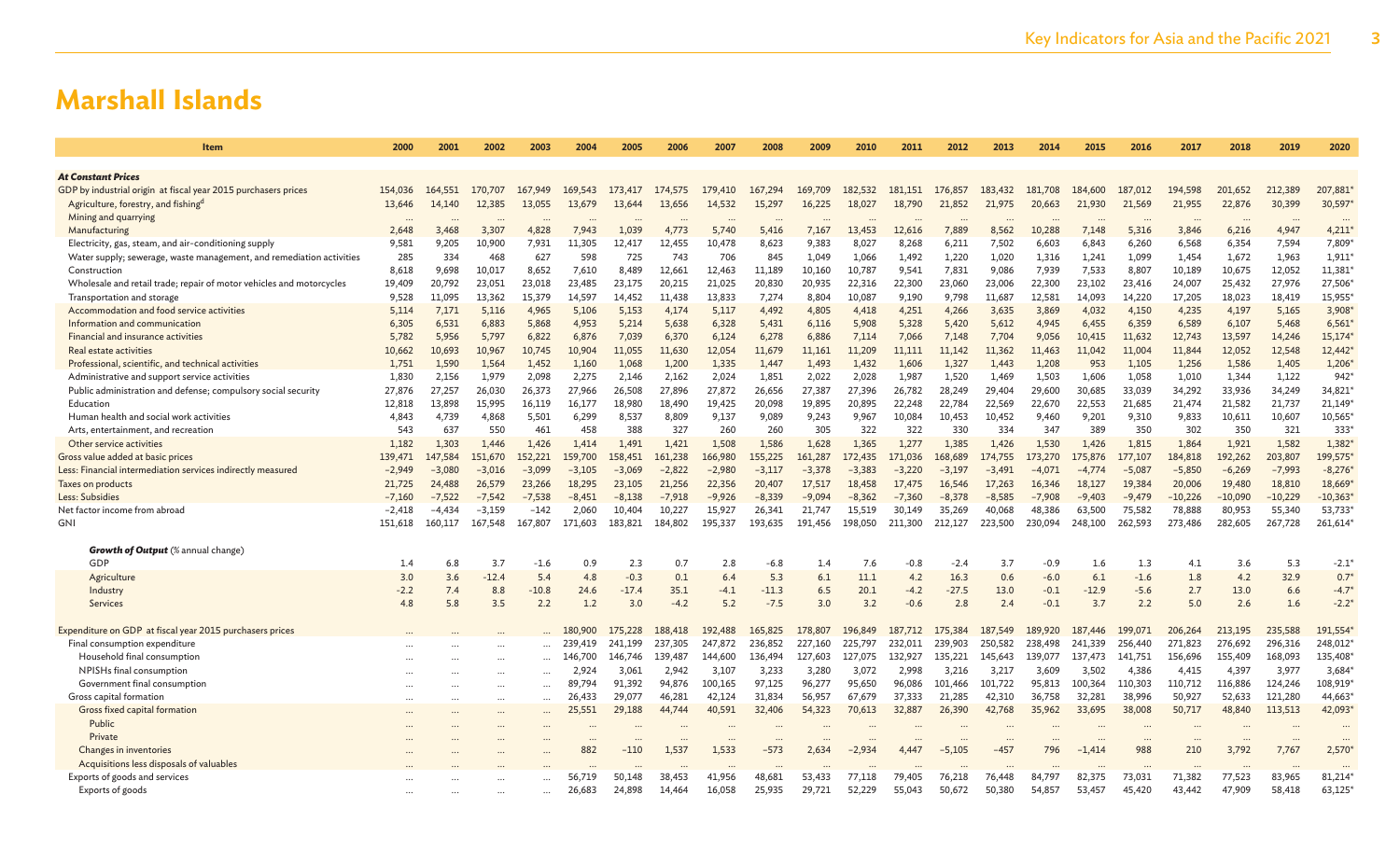| Item                                                                  | 2000      | 2001      | 2002     | 2003                 | 2004                 | 2005                 | 2006         | 2007         | 2008         | 2009         | 2010         | 2011         | 2012         | 2013         | 2014                 | 2015         | 2016                 | 2017         | 2018         | 2019      | 2020                     |
|-----------------------------------------------------------------------|-----------|-----------|----------|----------------------|----------------------|----------------------|--------------|--------------|--------------|--------------|--------------|--------------|--------------|--------------|----------------------|--------------|----------------------|--------------|--------------|-----------|--------------------------|
|                                                                       |           |           |          |                      |                      |                      |              |              |              |              |              |              |              |              |                      |              |                      |              |              |           |                          |
| <b>Exports of services</b>                                            |           |           |          |                      | 30,036               | 25,250               | 23,989       | 25,898       | 22,746       | 23,712       | 24,889       | 24,363       | 25,546       | 26,068       | 29,940               | 28,918       | 27,611               | 27,940       | 29,615       | 25,547    | 18,089                   |
| Less: Imports of goods and services                                   |           |           |          |                      | 141,671              | 145,197              | 133,621      | 139,465      | 151,542      | 158,743      | 173,745      | 161,038      | 162,022      | 181,791      | 170,134              | 168,549      | 169,396              | 187,868      | 193,653      | 265,972   | 182,334                  |
| Imports of goods                                                      |           |           | $\cdots$ |                      | 106,747              | 111,128              | 97,750       | 103,598      | 117,923      | 108,865      | 137,487      | 126,506      | 126,136      | 146,436      | 135,794              | 130,825      | 130,629              | 143,189      | 152,346      | 225,954   | 159,861                  |
| Imports of services                                                   |           |           |          |                      | 34,924               | 34,068               | 35,871       | 35,866       | 33,619       | 49,879       | 36,259       | 34,532       | 35,887       | 35,354       | 34,340               | 37,724       | 38,767               | 44,679       | 41,307       | 40,018    | 22,474                   |
| Statistical discrepancy <sup>g</sup>                                  |           |           |          |                      | $-11,357$            | $-1,811$             | $-13,843$    | $-13,078$    | 1,469        | $-9,098$     | $-14,318$    | $-6,561$     | 1,474        | $-4,117$     | $-8,212$             | $-2,846$     | $-12,059$            | $-11,666$    | $-11,544$    | $-23,200$ | 16,146                   |
| <b>Growth of Demand</b> (% annual change)                             |           |           |          |                      |                      |                      |              |              |              |              |              |              |              |              |                      |              |                      |              |              |           |                          |
| Household final consumption                                           |           |           |          |                      |                      | 0.0                  | $-4.9$       | 3.7          | $-5.6$       | $-6.5$       | $-0.4$       | 4.6          | 1.7          | 7.7          | $-4.5$               | $-1.2$       | 3.1                  | 10.5         | $-0.8$       | 8.2       | $-19.4$                  |
| Government final consumption                                          |           |           |          | $\ddotsc$            | $\ddot{\phantom{a}}$ | 1.8                  | 3.8          | 5.6          | $-3.0$       | $-0.9$       | $-0.7$       | 0.5          | 5.6          | 0.3          | $-5.8$               | 4.8          | 9.9                  | 0.4          | 5.6          | 6.3       | $-12.3$                  |
| Gross capital formation                                               |           |           |          | $\cdots$             | $\cdots$             | 10.0                 | 59.2         | $-9.0$       | $-24.4$      | 78.9         | 18.8         | $-44.8$      | $-43.0$      | 98.8         | $-13.1$              | $-12.2$      | 20.8                 | 30.6         | 3.3          | 130.4     | $-63.2$                  |
| Exports of goods and services                                         |           |           |          | $\cdots$             | $\cdots$             | $-11.6$              | $-23.3$      | 9.1          | 16.0         | 9.8          | 44.3         | 3.0          | $-4.0$       | 0.3          | 10.9                 | $-2.9$       | $-11.3$              | $-2.3$       | 8.6          | 8.3       | $-3.3$                   |
| Imports of goods and services                                         |           |           |          |                      |                      | 2.5                  | $-8.0$       | 4.4          | 8.7          | 4.8          | 9.5          | $-7.3$       | 0.6          | 12.2         | $-6.4$               | $-0.9$       | 0.5                  | 10.9         | 3.1          | 37.3      | $-31.4$                  |
|                                                                       |           |           |          |                      |                      |                      |              |              |              |              |              |              |              |              |                      |              |                      |              |              |           |                          |
| <b>Investment Financing at Current Prices</b>                         |           |           |          |                      |                      |                      |              |              |              |              |              |              |              |              |                      |              |                      |              |              |           |                          |
| Gross capital formation                                               |           |           |          |                      | 23,168               | 25,931               | 41,003       | 39,028       | 30,429       | 55,566       | 65,591       | 37,910       | 18,831       | 41,705       | 36,537               | 32,281       | 38,350               | 49,460       | 51,744       | 120,184   | 48,109*                  |
| Gross national saving                                                 |           |           |          |                      | 28,018               | 39,351               | 35,520       | 40,644       | 28,171       | 33,649       | 38,348       | 39,383       | 29,948       | 35,849       | 43,169               | 61,173       | 58,919               | 48,101       | 49,580       | $\cdots$  |                          |
| Gross domestic savingh                                                | $\ddotsc$ | $\ddotsc$ | $\cdots$ | $\ddot{\phantom{a}}$ | $-50,369$            | -52,591              | -51,255      | $-57,762$    | $-64.868$    | -59,830      | $-50,031$    | $-48,729$    | -51,269      | -56,635      | $-52,175$            | -56,739      | $-56,131$            | $-62,806$    | $-66,135$    | $\cdots$  | $\cdots$                 |
| Net factor income from abroad <sup>i</sup>                            | 37,293    | 35,810    | 36,409   | 36,409               | 37,797               | 41,899               | 39,328       | 41,452       | 40,499       | 39,683       | 35,886       | 36,968       | 29,252       | 35,793       | 45,405               | 63,501       | 62,035               | 60,605       | 61,327       | 61,075    | 80,786*                  |
| Net current transfers from abroad <sup>j</sup>                        | 42.766    | 39,128    | 40,975   | 40.975               | 40,590               | 50,043               | 47,447       | 56,953       | 52,540       | 53,796       | 52,493       | 51,144       | 51,965       | 56,691       | 49,940               | 54,412       | 53,014               | 50,302       | 54,387       |           | $\ddotsc$                |
|                                                                       |           |           |          |                      |                      |                      |              |              |              |              |              |              |              |              |                      |              |                      |              |              |           |                          |
| <b>Savings and Investment</b> (% of GDP at current purchasers prices) |           |           |          |                      |                      | $-37.1$              |              |              |              |              |              |              |              |              |                      |              |                      |              |              |           |                          |
| Gross domestic saving                                                 |           |           |          |                      | $-37.6$              |                      | $-35.2$      | $-37.5$      | $-42.4$      | $-39.4$      | $-30.9$      | $-28.0$      | $-28.0$      | $-30.2$      | $-28.2$              | $-30.7$      | $-28.0$              | $-29.5$      | $-29.9$      |           |                          |
| Gross national saving                                                 |           |           |          |                      | 20.9<br>17.3         | 27.7<br>18.3         | 24.4<br>28.2 | 26.4<br>25.4 | 18.4<br>19.9 | 22.2<br>36.6 | 23.6<br>40.4 | 22.6<br>21.7 | 16.4<br>10.3 | 19.1<br>22.2 | 23.4<br>19.8         | 33.1<br>17.5 | 29.4<br>19.1         | 22.6<br>23.2 | 22.4<br>23.4 |           |                          |
| Gross capital formation                                               |           |           |          |                      |                      |                      |              |              |              |              |              |              |              |              |                      |              |                      |              |              |           |                          |
| At Current Purchasers Prices (\$)                                     |           |           |          |                      |                      |                      |              |              |              |              |              |              |              |              |                      |              |                      |              |              |           |                          |
| Per capita GDP                                                        | 2,252     | 2,430     | 2,650    | 2,628                | 2,652                | 2,773                | 2,826        | 2,971        | 2,918        | 2,903        | 3,064        | 3,280        | 3,427        | 3,505        | 3,436                | 3,422        | 3,704                | 3,917        | 4,056        | $4,373*$  | 4,445*                   |
| Per capita GNI                                                        | 2,959     | 3,168     | 3,370    | 3,356                | 3,401                | 3,591                | 3,590        | 3,771        | 3,690        | 3,662        | 3,742        | 3,975        | 3,976        | 4,173        | 4.281                | 4.598        | 4,849                | 5,032        | 5,180        | 5,488*    | $5,914*$                 |
|                                                                       |           |           |          |                      |                      |                      |              |              |              |              |              |              |              |              |                      |              |                      |              |              |           |                          |
| <b>PRODUCTION INDEX</b> period averages                               |           |           |          |                      |                      |                      |              |              |              |              |              |              |              |              |                      |              |                      |              |              |           |                          |
| Agriculture <sup>k</sup> ; 2014-2016 = 100                            | 19.3      | 17.0      | 59.3     | 137.3                | 85.0                 | 97.9                 | 120.8        | 101.0        | 130.7        | 119.3        | 113.3        | 98.3         | 110.0        | 116.7        | 83.3                 | 90.0         | 126.7                | 126.7        | 80.0         | 74.9      |                          |
|                                                                       |           |           |          |                      |                      |                      |              |              |              |              |              |              |              |              |                      |              |                      |              |              |           |                          |
| <b>ENERGY</b> annual values                                           |           |           |          |                      |                      |                      |              |              |              |              |              |              |              |              |                      |              |                      |              |              |           |                          |
| Electricity <sup>l</sup> (kWh 'million)                               |           |           |          |                      |                      |                      |              |              |              |              |              |              |              |              |                      |              |                      |              |              |           |                          |
| Production                                                            | 88        | 91        | 99       | 96                   | 101                  | 101                  | 100          | $95*$        | $92*$        | $93*$        | $92*$        | $79*$        | 78           | 84           | $86*$                | $87*$        | $88*$                | 89*          | $90*$        | $90*$     |                          |
| Consumption                                                           | $77*$     | $80*$     | 88*      | 85*                  | 89*                  | 89                   | 88           | 84           | 81           | $82*$        | $81*$        | $69*$        | 68           | 73           | $75*$                | $75*$        | $76*$                | 78*          | 78*          | $78*$     | $\ddots$                 |
|                                                                       |           |           |          |                      |                      |                      |              |              |              |              |              |              |              |              |                      |              |                      |              |              |           |                          |
| <b>PRICE INDEXES</b> period averages: $Q4$ , 1982   $Q1$ , 2003 = 100 |           |           |          |                      |                      |                      |              |              |              |              |              |              |              |              |                      |              |                      |              |              |           |                          |
| Consumer (Majuro)                                                     | 196.6     | 199.7     | $\cdots$ | 100.5                | 102.5                | 106.1                | 111.7        | 114.6        | 131.4        | 132.1        | 134.4        | 141.6        | 147.7        | 150.5        | 152.1                | 148.7        | 146.5                | 146.6        | 147.7        | 147.6     | 146.6                    |
| Food and nonalcoholic beverages <sup>m</sup>                          |           |           |          | 101.8                | 106.1                | 106.4                | 108.9        | 110.5        | 123.7        | 136.3        | 134.3        | 140.6        | 147.5        | 151.3        | 154.4                | 158.0        | 155.7                | 155.0        | 157.0        | 157.9     | 156.9*                   |
| Alcoholic beverages, tobacco, and narcotics <sup>n</sup>              |           |           |          | 101.3                | 102.1                | 122.6                | 132.3        | 133.6        | 136.5        | 143.2        | 143.6        | 145.5        | 146.4        | 146.5        | 145.6                | 145.0        | 146.1                | 146.3        | 147.2        | 150.1     | 154.9                    |
| Clothing and footwear <sup>o</sup>                                    |           |           |          | 100.6                | 103.9                | 102.9                | 105.9        | 104.0        | 107.6        | 105.0        | 103.3        | 101.5        | 96.8         | 97.7         | 103.9                | 112.1        | 113.3                | 114.8        | 105.5        | 109.3     | 111.4                    |
| Housing, water, electricity, gas, and other fuels <sup>p</sup>        |           |           |          | 99.5                 | 99.5                 | 104.2                | 122.1        | 131.9        | 178.6        | 167.4        | 181.4        | 218.6        | 231.7        | 235.3        | 236.9                | 213.7        | 206.1                | 206.1        | 206.2        | 207.1     | 208.7                    |
| Furnishings, household equipment, and routine household maintenance   |           |           |          | $\cdots$             |                      | $\ddot{\phantom{a}}$ |              |              | $\ddotsc$    |              | $\ddotsc$    | $\ddotsc$    |              |              | $\ddot{\phantom{a}}$ |              | $\ddot{\phantom{0}}$ | $\cdots$     | $\ddotsc$    |           | $\overline{\phantom{a}}$ |
| Health <sup>q</sup>                                                   |           |           |          | 100.0                | 100.0                | 100.0                | 100.0        | 100.0        | 100.0        | 100.1        | 100.2        | 100.2        | 100.2        | 100.2        | 100.2                | 100.2        | 100.2                | 100.2        | 100.2        | 100.2     | 100.2                    |
| Transport                                                             |           |           | $\cdots$ | 98.6                 | 99.3                 | 110.8                | 124.3        | 133.8        | 162.7        | 155.4        | 157.3        | 148.5        | 157.0        | 161.9        | 162.5                | 157.4        | 153.4                | 154.0        | 158.3        | 158.1     | 154.5                    |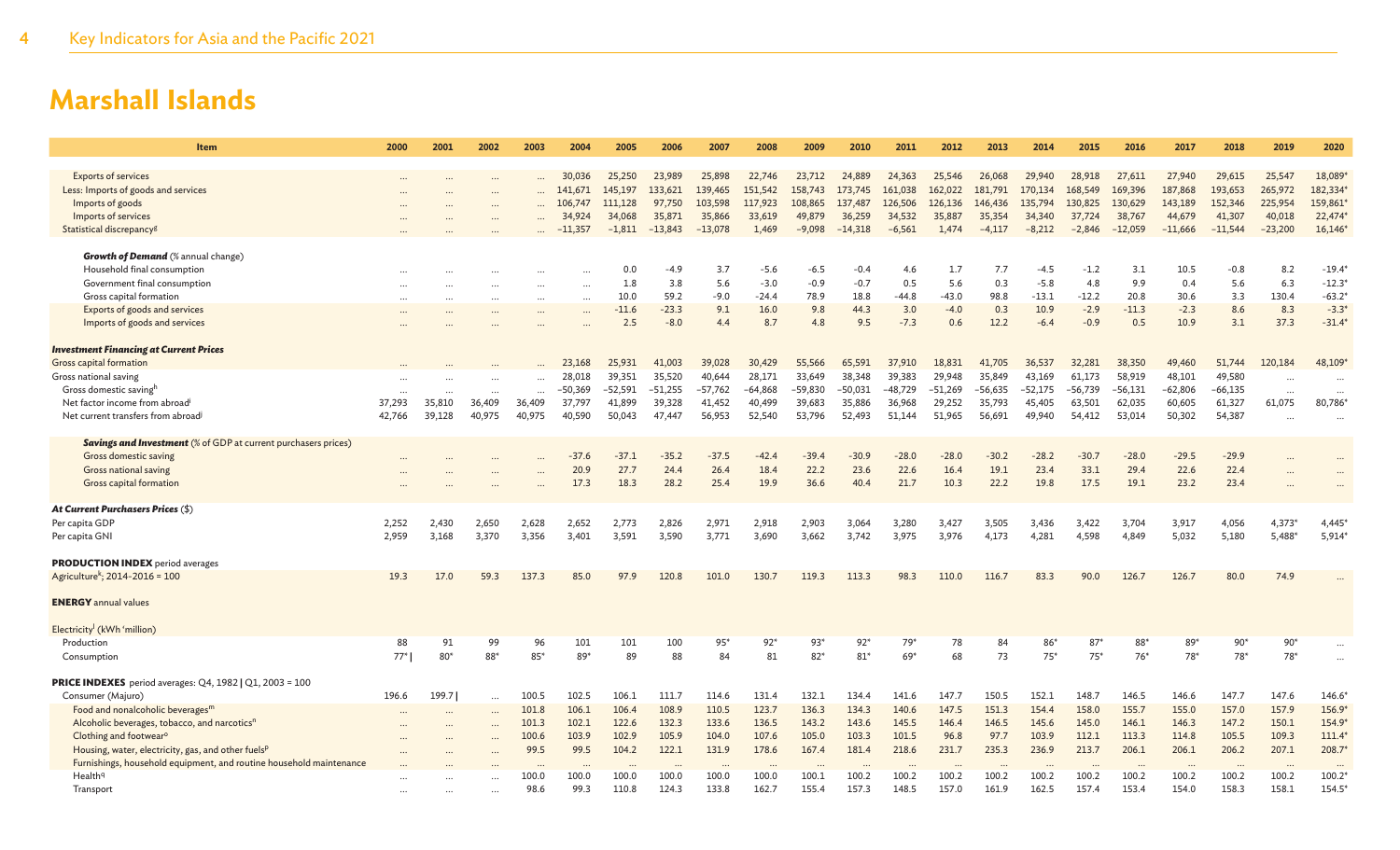| Item                                                                              | 2000     | 2001      | 2002     | 2003      | 2004      | 2005     | 2006      | 2007     | 2008      | 2009     | 2010     | 2011     | 2012     | 2013     | 2014   | 2015     | 2016      | 2017     | 2018     | 2019     | 2020                 |
|-----------------------------------------------------------------------------------|----------|-----------|----------|-----------|-----------|----------|-----------|----------|-----------|----------|----------|----------|----------|----------|--------|----------|-----------|----------|----------|----------|----------------------|
| Communication <sup>r</sup>                                                        |          |           |          | 100.0     | 102.8     | 111.8    | 115.9     | 115.9    | 116.2     | 117.1    | 117.1    | 117.1    | 117.1    | 119.6    | 120.4  | 120.4    | 120.4     | 120.4    | 120.4    | 120.4    | 120.4*               |
| Recreation and culture <sup>s</sup>                                               |          |           |          | 100.1     | 99.1      | 94.1     | 88.8      | 85.4     | 84.2      | 83.8     | 85.3     | 85.3     | 84.7     | 85.7     | 86.4   | 85.6     | 85.6      | 85.6     | 85.6     | 88.5     | 89.5*                |
| Education <sup>t</sup>                                                            |          | $\ddotsc$ | $\cdots$ |           |           |          |           |          |           |          |          |          |          |          |        |          |           |          |          |          |                      |
| <b>Restaurants and hotels</b>                                                     |          |           |          |           |           |          |           |          |           |          |          |          |          |          |        |          |           |          |          |          | $\ddotsc$            |
|                                                                                   |          |           |          |           |           |          | $\ddotsc$ |          | $\cdots$  |          |          | $\cdots$ |          |          |        | 89.5     |           |          |          |          | $\ddotsc$            |
| Miscellaneous goods and services"                                                 |          |           | 77.2     | 100.5     | 101.0     | 102.9    | 98.8      | 96.3     | 95.3      | 89.0     | 90.3     | 90.6     | 93.6     | 92.5     | 91.8   |          | 91.7      | 93.0     | 93.9     | 88.7     | $85.0*$              |
| Implicit GDP deflator <sup>y</sup> 2015 = 100                                     | 74.9     | 74.6      |          | 78.2      | 78.9      | 81.8     | 83.3      | 85.8     | 91.5      | 89.4     | 88.8     | 96.2     | 103.4    | 102.3    | 101.6  | 100.0    | 107.2     | 109.4    | 109.7    | 112.8    | 117.6*               |
| <b>Price Indexes</b> (% annual change)                                            |          |           |          |           |           |          |           |          |           |          |          |          |          |          |        |          |           |          |          |          |                      |
| Consumer price index                                                              | 0.9      | 1.6       |          | $\ddotsc$ | 2.0       | 3.5      | 5.3       | 2.6      | 14.7      | 0.5      | 1.8      | 5.4      | 4.3      | 1.9      | 1.1    | $-2.2$   | $-1.5$    | 0.1      | 0.8      | $-0.1$   | $-0.7*$              |
| Food and nonalcoholic beverages price index (national)                            | $-0.8$   | 0.6       | $\cdots$ |           | 4.2       | 0.3      | 2.3       | 1.6      | 11.9      | 10.1     | $-1.5$   | 4.7      | 4.9      | 2.6      | 2.0    | 2.3      | $-1.4$    | $-0.5$   | 1.3      | 0.5      | $-0.6*$              |
| Implicit GDP deflator                                                             | $-0.5$   | $-0.3$    | 3.4      | 1.4       | 0.9       | 3.7      | 1.8       | 2.9      | 6.7       | $-2.3$   | $-0.7$   | 8.3      | 7.4      | $-1.0$   | $-0.7$ | $-1.6$   | 7.2       | 2.0      | 0.3      | 2.8      | $4.2*$               |
| <b>MONEY AND INTEREST RATES</b> <sup>w</sup> as of end of period (\$ million)     |          |           |          |           |           |          |           |          |           |          |          |          |          |          |        |          |           |          |          |          |                      |
| Money supply (M2) <sup>x</sup>                                                    | 61.4     | 59.6      | 66.2     | 72.2      | 74.9      | 74.3     | 75.5      | 85.5     | 89.0      | 93.3     | 102.1    | 98.2     | 85.0     | 90.8     | 118.9  | 152.9    | 183.3     | 227.2    | 219.7    | 208.9    | 254.4*               |
| Foreign assets (net)                                                              | 33.0     | 31.1      | 38.3     | 48.3      | 51.0      | 53.6     | 57.6      | 60.7     | 57.1      | 63.6     | 71.8     | 71.9     | 62.1     | 52.5     | 64.7   | 87.6     | 115.4     | 135.7    | 129.2    | 113.6    | 155.3*               |
| Domestic credit                                                                   | 38.8     | 39.5      | 45.0     | 40.8      | 43.3      | 42.0     | 40.7      | 48.6     | 56.8      | 58.4     | 61.8     | 60.1     | 56.8     | 58.4     | 13.1   | 101.8    | 105.0     | 126.1    | 127.8    | 132.4    | 138.2*               |
| Claims on government sector <sup>y</sup>                                          | 2.91     | 2.6       | 2.3      | 1.4       | 1.3       | 0.5      | 0.3       | 0.5      | 2.9       | 1.7      | 3.7      | 5.2      | 3.4      | $\cdots$ | 0.3    | $\ddots$ | $\ddotsc$ | 0.1      | 0.3      | $\cdots$ | $\ddotsc$            |
| Claims on private sector                                                          | 37.0     | 38.1      | 40.1     | 40.4      | 43.4      | 43.6     | 43.2      | 49.9     | 58.2      | 62.0     | 63.3     | 60.2     | 59.4     | 60.0     | 0.3    | 89.6     | 101.1     | 119.7    | 120.6    | 126.8    | 130.2*               |
| Claims on public nonfinancial corporations <sup>z</sup>                           | $\ddots$ |           | $\cdots$ | $\cdot$ . | $\cdots$  | $\ddots$ | $\cdots$  | 1.4      | $\cdots$  | $\cdots$ | $\ddots$ | $\ddots$ | $\cdots$ | 4.0      | 8.7    | 6.2      | 2.7       | 1.8      | 1.3      | 0.8      | $0.5*$               |
| Claims on other financial institutionsaa                                          | $-1.1$   | $-1.2$    | 2.6      | $-1.0$    | $-1.4$    | $-2.1$   | $-2.7$    | $-3.2$   | $-4.3$    | $-5.3$   | $-5.2$   | $-5.3$   | $-6.0$   | $-5.6$   | 3.8    | 6.1      | 1.2       | 4.5      | 5.7      | 4.8      | $7.5*$               |
|                                                                                   |          |           |          |           |           |          |           |          |           |          |          |          |          |          |        |          |           |          |          |          |                      |
| Money Supply (M2) (% annual change)                                               | 16.6     |           | 11.1     | 9.1       | 3.6       | $-0.8$   | 1.6       | 13.3     | 4.1       | 4.8      | 9.4      | $-3.8$   | $-13.4$  | 6.8      | 31.0   | 28.6     | 19.9      | 23.9     | $-3.3$   | $-4.9$   | $21.8*$              |
| M2 (% of GDP at current market price)                                             | 53.3     | 48.5      | 50.2     | 55.0      | 55.9      | 52.3     | 51.9      | 55.6     | 58.1      | 61.5     | 63.0     | 56.3     | 46.5     | 48.3     | 64.4   | 82.9     | 91.4      | 106.7    | 99.3     | 87.2     | 104.1'               |
|                                                                                   |          |           |          |           |           |          |           |          |           |          |          |          |          |          |        |          |           |          |          |          |                      |
| <b>Deposit Money Banks</b>                                                        |          |           |          |           |           |          |           |          |           |          |          |          |          |          |        |          |           |          |          |          |                      |
| Demand deposits                                                                   | 20.5     | 19.6      | 20.6     | 23.6      | 27.0      | 26.1     | 25.7      | 25.6     | 24.7      | 24.2     | 23.5     | 28.4     | 28.7     | 34.9     | 49.7   | 61.2     | 79.4      | 126.7    | 120.6    | 92.8     | 122.6*               |
| Savings deposits                                                                  | 14.5     | 14.8      | 16.6     | 17.6      | 18.1      | 22.7     | 26.6      | 33.3     | 35.7      | 41.3     | 47.9     | 39.4     | 23.1     | 21.1     | 31.2   | 36.6     | 43.9      | 52.6     | 55.5     | 55.4     | $65.2*$              |
| Time deposits                                                                     | 19.8     | 19.9      | 21.9     | 22.0      | 20.0      | 17.7     | 16.2      | 19.0     | 20.6      | 19.0     | 22.2     | 23.6     | 28.5     | 32.7     | 31.4   | 46.0     | 51.0      | 34.2     | 31.8     | 51.5     | 48.0                 |
| Central government deposits <sup>ab</sup>                                         | 6.6      | 5.3       | 7.0      | 9.0       | 9.8       | 7.8      | 7.0       | 7.7      | 8.0       | 8.8      | 8.5      | 6.8      | 4.7      | 2.1      | 6.6    | 9.2      | 9.1       | 13.6     | 11.8     | 9.1      | $18.6*$              |
|                                                                                   |          |           |          |           |           |          |           |          |           |          |          |          |          |          |        |          |           |          |          |          |                      |
| <b>Interest Rates period averages</b> (% per annum)                               |          |           |          |           |           |          |           |          |           |          |          |          |          |          |        |          |           |          |          |          |                      |
| Savings                                                                           | 2.5      | 2.7       | 2.1      | 1.5       | 1.1       | 1.2      | 1.7       | 1.7      | 1.1       | 1.1      | 0.5      | 0.5      | 0.6      | 0.6      | 0.6    | 0.3      | 0.2       | 0.2      | 0.2      | 0.2      | $0.2*$               |
| Time: 6 months                                                                    | 4.8      | 3.8       | 2.9      | 2.0       | 1.6       | 2.9      | 3.2       | 3.1      | 2.4       | 3.0      | 2.1      | 2.1      | 1.1      | 1.0      | 1.0    | 2.4      | 2.7       | 3.0      | 2.6      | 2.1      | $2.1*$               |
| 12 months                                                                         | 6.8      | 4.4       | 3.5      | 2.6       | 2.1       | 3.5      | 4.0       | 4.1      | 3.6       | 6.0      | 3.5      | 3.5      | 1.6      | 1.3      | 1.5    | 1.5      | 1.5       | 1.3      | 1.1      | 0.9      | $0.8*$               |
| <b>GOVERNMENT FINANCE</b> <sup>ac</sup> fiscal year ending 30 September (\$ '000) |          |           |          |           |           |          |           |          |           |          |          |          |          |          |        |          |           |          |          |          |                      |
| Central Government                                                                |          |           |          |           |           |          |           |          |           |          |          |          |          |          |        |          |           |          |          |          |                      |
| Revenue                                                                           |          |           |          |           | 70,357    | 86,982   | 87,918    | 101,589  | 99,648    | 97,651   | 101,038  | 100,020  | 94,782   | 102,083  | 97,476 | 108,560  | 122,365   | 145,490  | 138,620  | 148,371  | 171,267              |
| Taxes                                                                             |          |           |          |           | 22,009    | 24,386   | 25,311    | 27,254   | 26,341    | 24,574   | 25,550   | 25,607   | 25,610   | 26,733   | 24,744 | 25,886   | 28,904    | 30,364   | 32,139   | 34,895   | 34,096               |
| Taxes on income, profits, and capital gains                                       |          |           |          | $\cdots$  | 10,556    | 10,894   | 11,121    | 11,244   | 10,979    | 11,204   | 10,812   | 10,941   | 11,274   | 11,865   | 11,509 | 11,906   | 13,800    | 14,782   | 15,065   |          | $\ddot{\phantom{a}}$ |
| Payable by individuals                                                            |          |           |          |           | 10,556    | 10,894   | 11,121    | 11,244   | 10,979    | 11,204   | 10,812   | 10,941   | 11,274   | 11,865   | 11,509 | 11,906   | 13,800    | 14,782   | 15,065   |          |                      |
| Payable by corporations and other enterprises                                     |          |           |          |           |           |          |           |          |           |          |          |          |          |          |        |          |           |          |          |          |                      |
| Other taxes on income, profits, and capital gains                                 |          |           |          |           | $\ddotsc$ |          | $\cdots$  | $\cdots$ | $\ddotsc$ | $\cdots$ | $\cdots$ | $\cdots$ | $\cdots$ |          |        | $\cdots$ | $\cdots$  | $\cdots$ | $\cdots$ |          |                      |
| Taxes on payroll and workforce                                                    |          |           |          |           | 92        | 131      | 169       | 175      | 182       | 245      | 307      | 348      | 380      | 348      | 363    | 441      | 424       | 564      | 584      |          |                      |
| Taxes on property                                                                 |          |           |          |           | 372       | 379      | 357       | 390      | 390       | 395      | 240      | 1,117    | 318      | 393      | -1     | 661      | 641       | 682      | 709      |          |                      |
| Taxes on goods and services                                                       |          |           |          |           | 4,075     | 3,944    | 4,836     | 5,906    | 5,901     | 5,440    | 6,252    | 5,244    | 6,449    | 6,515    | 5,833  | 5,073    | 5,777     | 5,744    | 7,260    |          |                      |
| Taxes on international trade and transaction                                      |          |           |          |           | 6,681     | 8,830    | 8,601     | 9,354    | 8,672     | 7,138    | 7,722    | 7,712    | 6,871    | 7,455    | 6,889  | 7,742    | 8,158     | 8,466    | 8,391    |          |                      |
|                                                                                   |          |           |          |           |           |          |           |          |           |          |          |          |          |          |        |          |           |          |          |          |                      |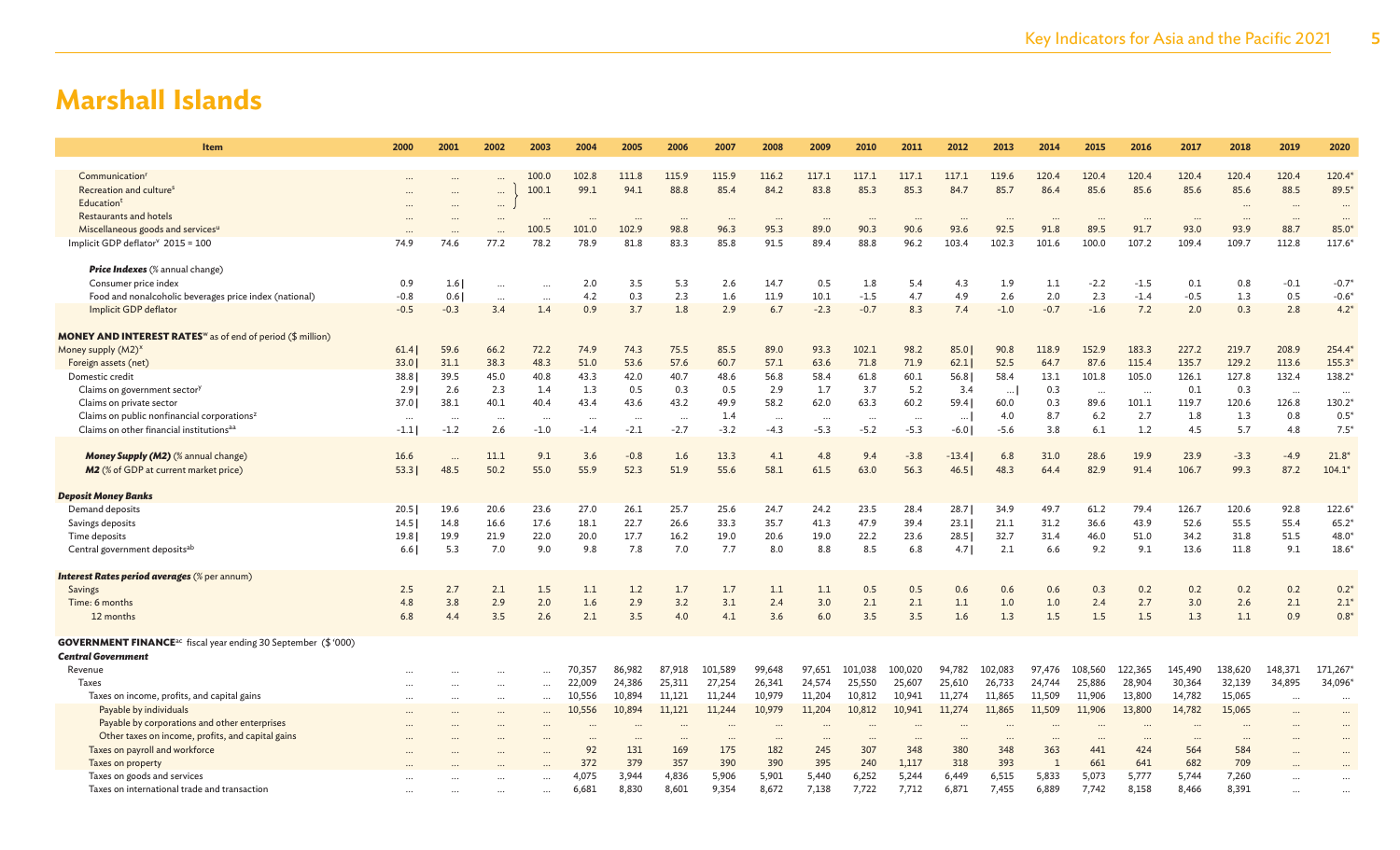| Item                                                                           | 2000     | 2001     | 2002      | 2003      | 2004      | 2005      | 2006     | 2007      | 2008     | 2009     | 2010      | 2011      | 2012     | 2013     | 2014      | 2015     | 2016      | 2017     | 2018           | 2019     | 2020                 |
|--------------------------------------------------------------------------------|----------|----------|-----------|-----------|-----------|-----------|----------|-----------|----------|----------|-----------|-----------|----------|----------|-----------|----------|-----------|----------|----------------|----------|----------------------|
|                                                                                |          |          |           |           |           |           |          |           |          |          |           |           |          |          |           |          | 104       |          |                |          |                      |
| Other taxes<br>Social contributions                                            |          |          |           |           | 233       | 208       | 228      | 184       | 217      | 152      | 218       | 246       | 318      | 156      | 148       | 64       |           | 126      | 131            |          |                      |
|                                                                                |          |          |           | $\ddotsc$ | $\ddots$  |           |          | $\ddotsc$ |          |          |           |           |          |          | $\ddotsc$ |          | $\ddotsc$ | $\cdots$ |                |          |                      |
| Grants (revenue)                                                               |          |          |           |           | 43,835    | 56,576    | 58,097   | 69,633    | 67,804   | 66,906   | 68,186    | 65,471    | 59,192   | 61,302   | 53,853    | 58,749   | 59,077    | 65,267   | 67,311         | 71,930   | 95,667               |
| Other revenue                                                                  |          |          |           |           | 4,514     | 6,021     | 4,509    | 4,702     | 5,502    | 6,172    | 7,301     | 8,942     | 9,979    | 14,048   | 18,879    | 23,925   | 34,384    | 49,859   | 39,171         | 41,546   | 41,504               |
| Expense                                                                        |          |          |           |           | 66,169    | 106,192   | 72,705   | 81,888    | 80,390   | 79,135   | 78,894    | 83,240    | 88,860   | 95,343   | 86,103    | 96,430   | 108,364   | 123,210  | 122,929        | 146,490  | 137,740              |
| Compensation of employees                                                      |          |          |           |           | 31,874    | 34,874    | 36,260   | 35,869    | 36,651   | 36,984   | 37,621    | 37,717    | 38,584   | 40,466   | 40,258    | 41,375   | 42,377    | 45,870   | 48,173         | 50,832   | 50,760               |
| Use of goods and services                                                      |          |          |           |           | 20,211    | 18,701    | 21,068   | 25,011    | 25,001   | 24,345   | 24,279    | 26,809    | 28,096   | 28,490   | 25,327    | 26,265   | 31,961    | 32,156   | 36,800         | 49,990   | 37,193*              |
| Consumption of fixed capital                                                   |          |          |           |           | $\ddots$  | $\cdots$  | $\cdots$ | $\cdots$  | $\cdots$ | $\cdot$  | $\cdots$  | $\cdots$  |          | $\cdots$ | $\cdots$  | $\cdots$ | $\cdot$ . | $\cdots$ | $\cdots$       |          | $\ddots$             |
| Interest                                                                       |          |          |           |           | 835       | 932       | 918      | 900       | 1,319    | 897      | 893       | 1,423     | 1,432    | 1,173    | 750       | 733      | 763       | 641      | 640            | 602      | 664                  |
| Subsidies                                                                      | $\cdots$ |          | $\cdots$  |           | 3,085     | 2,598     | 4,017    | 7,865     | 7,025    | 8,673    | 7,021     | 6,758     | 9,371    | 8,603    | 6,199     | 10,436   | 11,899    | 15,519   | 13,739         | 14,871   | 14,244               |
| Grants (expense)                                                               |          |          | $\ddotsc$ | $\cdots$  | 4,039     | 40,545    | 9,327    | 7,576     | 5,124    | 7,437    | 6,674     | 9,298     | 8,488    | 6,704    | 7,605     | 10,024   | 15,835    | 15,642   | 12,050         | 11,472   | 16,295*              |
| Social benefits                                                                |          |          |           |           | $\ddots$  | $\cdots$  |          | $\cdots$  | $\cdots$ | $\cdots$ | $\ddotsc$ |           | $\cdots$ | $\cdots$ | $\cdots$  | $\cdots$ | $\ddotsc$ | $\cdots$ | $\cdots$       |          |                      |
| Other expense                                                                  |          |          |           |           | 6,125     | 8,542     | 1,115    | 4,667     | 5,269    | 799      | 2,405     | 1,236     | 2,889    | 9,908    | 5,964     | 7,598    | 5,529     | 13,382   | 11,527         | 18,723   | 18,584               |
| Net operating balance                                                          |          |          |           |           | 4,188     | $-19.210$ | 15,213   | 19,701    | 19,258   | 18,516   | 22,144    | 16,781    | 5,922    | 6,740    | 11,373    | 12,130   | 14,001    | 22,279   | 15,692         | 1,881    | 33,527               |
| Gross operating balance                                                        |          |          |           |           | 4,188     | $-19,210$ | 15,213   | 19,701    | 19,258   | 18,516   | 22,144    | 16,781    | 5,922    | 6,740    | 11,373    | 12,130   | 14,001    | 22,279   | 15,692         | 1,881    | 33,527*              |
| <b>Transactions in Nonfinancial Assets</b>                                     |          |          |           |           |           |           |          |           |          |          |           |           |          |          |           |          |           |          |                |          |                      |
| Net/gross investment in nonfinancial assets                                    |          |          |           |           | 6,312     | 11.530    | 14,876   | 19,302    | 13.856   | 16,229   | 16,486    | 13.105    | 7.300    | 7,170    | 5,428     | 6,965    | 6,178     | 12,928   | 10,075         | 6,083    | 21,354               |
| <b>Fixed assets</b>                                                            |          |          |           |           | 6.312     | 11.530    | 14.876   | 19.302    | 13,856   | 16,229   | 16,486    | 13.105    | 7.300    | 7,170    | 5.428     | 6.965    | 6,178     | 12,928   | 10,075         | 6,083    | 21,354               |
| Inventories                                                                    |          |          |           |           |           |           |          |           |          |          |           |           |          |          |           |          |           |          |                |          | $\ddotsc$            |
| Valuables                                                                      |          |          |           |           |           |           |          |           |          |          |           |           |          |          |           |          |           |          |                |          |                      |
| Nonproduced assets                                                             |          |          |           |           |           |           |          | $\cdot$   |          |          |           |           | $\cdots$ |          |           | $\cdots$ |           |          | $\ddots$       |          |                      |
| Expenditure                                                                    |          |          |           |           | 72,481    | 117,722   | 87,581   | 101,189   | 94,246   | 95,364   | 95,380    | 96,345    | 96,159   | 102,513  | 91,531    | 103,395  | 114,543   | 136,138  | 133,004        | 152,573  |                      |
| Net lending/Net borrowing                                                      |          |          |           |           | $-2,124$  | $-30,740$ | 337      | 400       | 5,402    | 2,287    | 5,658     | 3,676     | $-1,378$ | $-430$   | 5,944     | 5,165    | 7,822     | 9,352    | 5,616          | $-4,202$ | $\ddotsc$            |
| Primary balance                                                                |          |          |           |           | $-1,289$  | $-29,808$ | 1,255    | 1,300     | 6,721    | 3,184    | 6,551     | 5,098     | 54       | 743      | 6,694     | 5,899    | 8,586     | 9,993    | 6,256          | $-3,600$ |                      |
| <b>Transactions in Financial Assets and Liabilities (Financing)</b>            |          |          |           |           |           |           |          |           |          |          |           |           |          |          |           |          |           |          |                |          |                      |
| Net acquisition of financial assets                                            |          |          |           | $\cdots$  | $-8.511$  | $-26,007$ | 2,241    | 4,955     | 7,792    | 4,027    | 6,278     | $-11,189$ | $-5,882$ | 368      | 2,104     | 2,276    | 5,839     | 10,026   | $\overline{4}$ | 2,144    | 11,876*              |
| Domestic                                                                       |          |          |           | $\cdots$  | $-15,490$ | $-4,138$  | 6,372    | $-2,037$  | 4,684    | $-2,219$ | $-2,050$  | 12,380    | $-2,412$ | 169      | $-1,367$  | $-1,395$ | $-2,399$  | 4,219    | 1,087          |          | $\ddot{\phantom{a}}$ |
| External                                                                       |          |          |           | $\cdots$  | 6,979     | $-21,869$ | $-4,131$ | 6,992     | 3,108    | 6,245    | 8,328     | $-23,569$ | $-3,470$ | 199      | 3,471     | 3,671    | 8,239     | 5,807    | $-1,083$       | $\cdots$ | $\ddots$             |
| Net incurrence of liabilities                                                  | $\cdots$ |          | $\ddotsc$ | $\cdots$  | $-7,333$  | 5,275     | 2,182    | 4,556     | 2,390    | 2,666    | 621       | $-14,865$ | $-4,504$ | 798      | $-3,841$  | $-2,890$ | $-1,989$  | 675      | $-5,612$       | 6,346    | $-241*$              |
| Domestic                                                                       | $\cdots$ |          |           |           | $-9,418$  | 3,655     | 3,387    | 4,516     | 3,019    | 5,390    | 3,580     | $-23,109$ | $-2,159$ | $-1,940$ | $-351$    | $-174$   | 741       | 1,733    | $-1,620$       |          | $\ddots$             |
| External                                                                       |          |          |           |           | 2,085     | 1,621     | $-1,205$ | 40        | $-628$   | $-2,724$ | $-2.959$  | 8,244     | $-2,345$ | 2,738    | $-3.490$  | $-2,716$ | $-2,729$  | $-1.058$ | $-3,993$       |          | $\ddots$             |
|                                                                                |          |          |           |           |           |           |          |           |          |          |           |           |          |          |           |          |           |          |                |          |                      |
| <b>Government Finance</b> (% of GDP at current market prices)<br>Total revenue |          |          |           |           | 52.6      | 61.3      | 60.4     | 66.0      | 65.1     | 64.3     | 62.3      | 57.4      | 51.8     | 54.4     | 52.8      | 58.8     |           | 68.3     | 62.6           | 61.9     |                      |
|                                                                                |          |          |           |           |           |           |          |           |          |          |           |           |          |          |           |          | 61.0      |          |                |          | 70.1                 |
| Tax revenue                                                                    |          |          |           |           | 16.4      | 17.2      | 17.4     | 17.7      | 17.2     | 16.2     | 15.8      | 14.7      | 14.0     | 14.2     | 13.4      | 14.0     | 14.4      | 14.3     | 14.5           | 14.6     | $13.9*$              |
| Taxes payable by individuals                                                   |          |          |           |           | 7.9       | 7.7       | 7.6      | 7.3       | 7.2      | 7.4      | 6.7       | 6.3       | 6.2      | 6.3      | 6.2       | 6.4      | 6.9       | 6.9      | 6.8            | $\cdots$ | $\ddots$             |
| Taxes payable by corporations and other enterprises                            |          |          |           |           | $\cdots$  | $\cdots$  |          | $\cdots$  | $\cdots$ | $\cdots$ |           | $\cdots$  | $\cdots$ |          |           | $\cdots$ | .         | $\cdots$ | $\cdots$       | $\cdots$ | .                    |
| Total expenditure                                                              |          |          |           | $\ddotsc$ | 54.2      | 82.9      | 60.2     | 65.8      | 61.5     | 62.8     | 58.8      | 55.3      | 52.6     | 54.6     | 49.6      | 56.0     | 57.1      | 64.0     | 60.1           | 63.7     | $65.1*$              |
| Net lending/Net borrowing                                                      |          |          |           |           | $-1.6$    | $-21.7$   | 0.2      | 0.3       | 3.5      | 1.5      | 3.5       | 2.1       | $-0.8$   | $-0.2$   | 3.2       | 2.8      | 3.9       | 4.4      | 2.5            | $-1.8$   | $5.0*$               |
| Primary balance                                                                | $\cdots$ | $\cdots$ |           |           | $-1.6$    | $-22.1$   | 0.6      | 0.6       | 4.1      | 2.0      | 4.0       | 2.8       | $-0.1$   | 0.3      | 3.5       | 3.1      | 4.2       | 4.6      | 2.8            | $-1.5$   | $5.3*$               |
| <b>Expenditure by Function</b>                                                 |          |          |           |           |           |           |          |           |          |          |           |           |          |          |           |          |           |          |                |          |                      |
| Total expenditure                                                              |          |          |           |           |           |           |          |           |          |          | 84,298    | 88,970    | 94,004   | 98,926   | 91.076    | 97,615   | 113,275   | 128,938  |                |          |                      |
| General public services                                                        |          |          |           |           |           |           |          |           |          |          | 17,504    | 22,877    | 32,811   | 35,187   | 24,250    | 26,658   | 30,575    | 25,813   |                |          |                      |
| Defense                                                                        |          |          |           |           |           |           |          |           |          |          |           |           |          |          |           |          |           |          |                |          |                      |
| Public order and safety                                                        |          |          |           |           |           |           |          |           |          |          | 4,996     | 4,388     | 5,094    | 5,909    | 5,802     | 6,167    | 6,064     | 6,145    |                |          |                      |
| Economic affairs                                                               |          |          |           |           |           |           |          |           |          |          | 10,546    | 10,647    | 10,410   | 10,343   | 13,443    | 14,174   | 20,514    | 22,438   |                |          |                      |
|                                                                                |          |          |           |           |           |           |          |           |          |          |           |           |          |          |           |          |           |          |                |          |                      |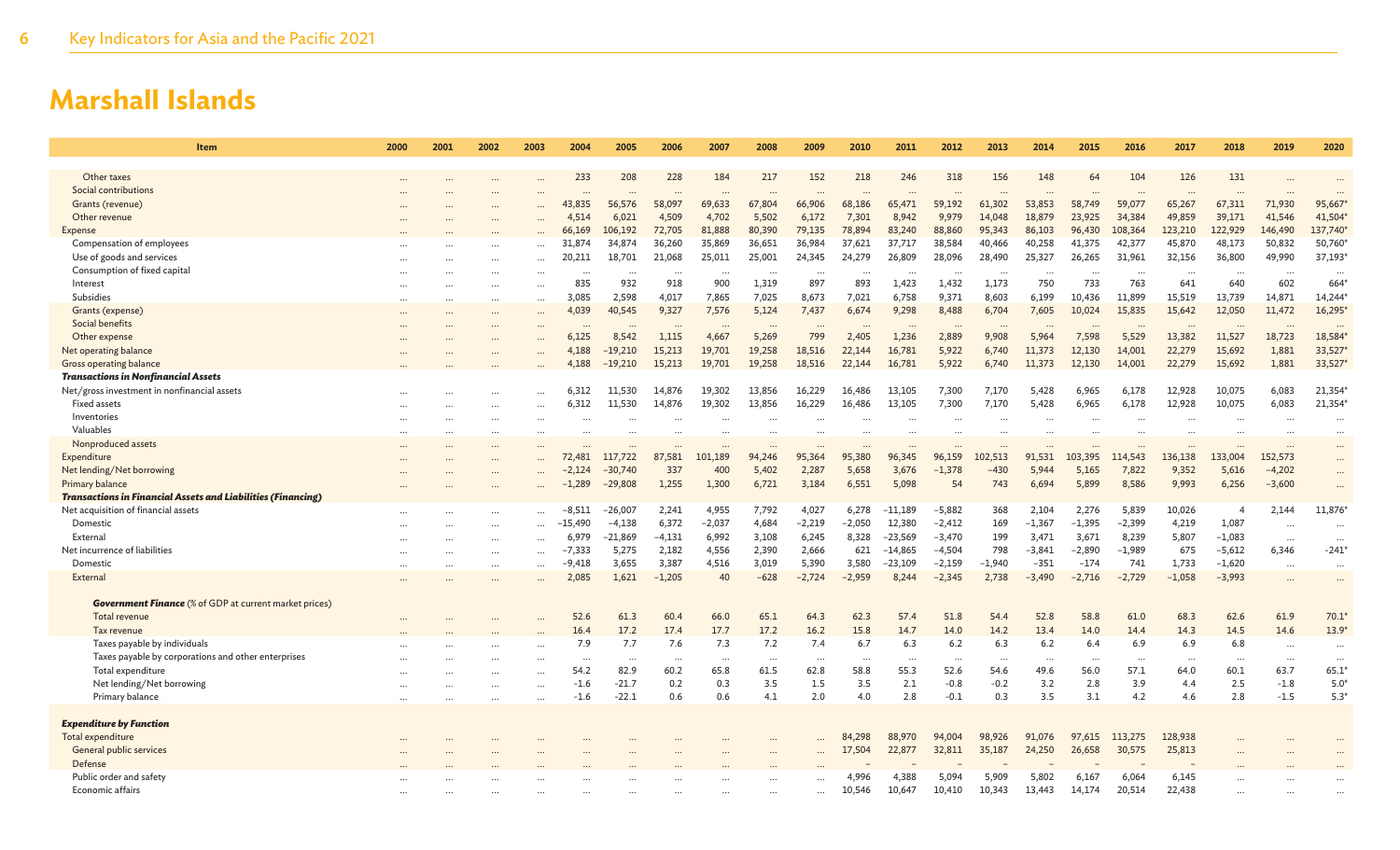| 2000                                                               | 2001      | 2002      | 2003      | 2004      | 2005      | 2006      | 2007       | 2008       | 2009       | 2010                 | 2011            | 2012                 | 2013      | 2014     | 2015      | 2016     | 2017      | 2018      | 2019      | 2020      |
|--------------------------------------------------------------------|-----------|-----------|-----------|-----------|-----------|-----------|------------|------------|------------|----------------------|-----------------|----------------------|-----------|----------|-----------|----------|-----------|-----------|-----------|-----------|
|                                                                    |           |           |           |           |           |           |            |            |            | 3,998                | 3,776           | 3.913                | 4,210     | 4.468    | 4,760     | 5,350    | 7,298     |           |           |           |
|                                                                    |           |           |           |           |           |           |            |            |            | 1,115                | 1,507           | 1,507                | 1,211     | 1,332    | 1,421     | 1,662    | 2,320     |           |           |           |
|                                                                    |           |           |           |           |           |           |            |            |            | 13,116               | 11,835          | 12,047               | 12,284    | 13,000   | 13,836    | 17,069   | 25,011    |           |           |           |
|                                                                    |           |           |           |           |           |           |            |            |            |                      |                 | 83                   | 222       | 244      | 260       | 85       | 177       |           |           |           |
|                                                                    |           |           |           |           |           |           |            |            |            | 33,023               | 33,939          | 28,140               | 29,560    | 28,536   | 30,338    | 30,784   | 32,256    |           |           |           |
|                                                                    |           |           |           |           |           |           |            |            |            |                      |                 |                      |           |          |           | 1,171    | 7,479     |           |           |           |
| <b>Expenditure by Function</b> (% of GDP at current market prices) |           |           |           |           |           |           |            |            |            |                      |                 |                      |           |          |           |          |           |           |           |           |
|                                                                    |           |           |           |           |           |           |            |            |            | 20.4                 | 19.5            | 15.4                 | 15.7      | 15.5     | 16.4      | 15.3     | 15.2      |           |           |           |
|                                                                    |           |           |           |           |           |           |            |            |            | 8.1                  | 6.8             | 6.6                  | 6.5       | 7.0      | 7.5       | 8.5      | 11.7      |           |           |           |
|                                                                    |           |           |           |           |           |           |            |            |            |                      |                 |                      |           |          |           |          |           | $\cdots$  |           |           |
|                                                                    |           |           |           |           |           |           |            |            |            |                      |                 |                      |           |          |           | 0.6      | 3.5       |           |           |           |
|                                                                    |           |           |           |           |           |           |            |            |            |                      |                 |                      |           |          |           |          |           |           |           |           |
| 24,961                                                             | 22,952    | 25,513    | 29,291    | 29,546    | 33,684    | 28,079    | 28,308     | 32,459     | 34,264     |                      |                 |                      |           |          |           |          |           |           |           |           |
| 116,035                                                            | 117,991   | 101,889   | 116,044   | 114,543   | 132,042   | 126,626   | 134,305    | 137,652    | 158,334    |                      |                 |                      |           |          |           |          |           |           |           |           |
| $-91,074$                                                          | $-95,039$ | $-76,375$ | $-86,753$ | $-84,997$ | $-98,359$ | $-98,547$ | $-105,996$ | $-105,193$ | $-124,071$ |                      |                 |                      |           |          |           |          |           |           |           |           |
|                                                                    |           |           |           |           |           |           |            |            |            |                      |                 |                      |           |          |           |          |           |           |           |           |
| 48.7                                                               | $-8.0$    | 11.2      | 14.8      | 0.9       | 14.0      | $-16.6$   | 0.8        | 14.7       | 5.6        |                      |                 |                      |           |          |           |          |           |           |           |           |
| 16.7                                                               | 1.7       | $-13.6$   | 13.9      | $-1.3$    | 15.3      | $-4.1$    | 6.1        | 2.5        | 15.0       |                      |                 |                      |           |          |           |          |           |           |           |           |
|                                                                    |           |           |           |           |           |           |            |            |            |                      |                 |                      |           |          |           |          |           |           |           |           |
| 13.96                                                              | 110.56    | 130.62    | 277.95    | 647.20    | 1,104.78  | 805.83    | 1,306.30   | 1,284.04   | 400.84     | 220.81               | 275.30          | 248.97               | 426.80    | 390.05   | 463.35    | 210.23   | 596.02    | 629.61    | 899.37    | 732.09    |
|                                                                    |           | 0.02      | 0.01      | $\cdots$  | 82.30     |           |            | 779.16     | 0.01       | 0.04                 | 0.00            | 0.06                 | 0.01      | 0.13     | 14.05     | 0.02     | 173.89    | 27.85     | 206.07    | 144.23    |
|                                                                    | 0.02      | 0.01      |           |           |           |           | 0.00       |            |            |                      |                 | 0.00                 |           | 5.34     | 97.04     | 63.68    | 59.01     | 136.65    | 66.11     | 32.97     |
| $\cdots$                                                           | $\cdots$  | $\ddotsc$ | $\cdots$  |           | $\ddotsc$ |           | $\cdots$   |            | $\cdots$   | $\ddot{\phantom{a}}$ | $\ddotsc$       | $\ddotsc$            | $\cdots$  | $\cdots$ | $\ddotsc$ | 14.97    | 57.33     | 53.86     | 111.41    | 108.89    |
| 0.00                                                               | 0.01      | 0.00      | 0.00      | 0.01      | 0.17      | 0.13      | 1.87       | 0.13       | 0.03       | 0.17                 | 0.03            | 0.04                 | 0.06      | 0.26     | 0.30      | 0.47     | 74.31     | 52.26     | 2.41      | 188.53    |
| $\cdots$                                                           | $\cdots$  |           | $\cdots$  | $\cdots$  | $\cdots$  | $\cdots$  |            | $\cdots$   | $\cdots$   | $\ddotsc$            |                 | $\cdots$             |           | $\cdots$ | $\ddotsc$ | 0.01     | 16.92     | 139.66    | 139.91    | 0.91      |
| 0.00                                                               | 5.73      | 36.96     | 42.10     | 16.98     | 2.46      | 48.50     | 146.17     | 133.30     | 147.68     | 42.15                | 148.89          | 183.90               | 99.52     | 203.06   | 210.27    | 10.67    | 5.60      | 40.39     | 112.40    | 55.60     |
| $\cdots$                                                           | $\cdots$  | $\cdots$  | $\cdots$  | $\cdots$  | $\cdots$  | $\cdots$  |            | $\cdots$   | $\cdots$   | $\cdots$             | $\cdots$        | $\cdots$             | $\cdots$  | $\cdots$ | $\ddotsc$ | 3.58     | 17.24     | 32.01     | 42.52     | 7.74      |
| $\cdots$                                                           | $\ddotsc$ |           |           |           |           |           |            |            |            |                      |                 |                      | $\cdots$  | $\cdots$ | $\ddots$  | 4.4      | 30.3      | 19.9      | 9.9       | 29.1      |
| $\cdots$                                                           | $\ddotsc$ | $\cdots$  | $\ddotsc$ | $\cdots$  |           | $\cdots$  | $\cdots$   | $\cdots$   | $\cdots$   |                      | $\cdots$        | $\cdots$             | 1.3       | 0.4      | 16.1      | 8.3      | 25.2      | 6.4       | 16.3      | 35.8      |
| 0.1                                                                | 63.2      | 6.3       | 154.9     | 144.7     | 237.1     | 394.7     | 966.6      | 222.5      | 142.9      | 107.8                | 34.1            | 0.0                  | 0.1       | 0.0      | 10.7      | 0.0      | 16.2      | 50.6      | 7.1       | 8.4       |
|                                                                    |           |           |           |           |           |           |            |            |            |                      |                 |                      |           |          |           |          |           |           |           |           |
| 87.77                                                              | 255.94    | 441.53    | 180.65    | 287.94    | 710.10    | 434.87    | 1,346.01   | 2,202.66   | 351.35     | 695.61               | 492.19          | 457.63               | 804.40    | 1,915.01 | 1,735.35  | 4,663.68 | 14,644.72 | 13,674.25 | 12,282.97 | 13,334.62 |
|                                                                    |           |           |           |           |           |           |            |            |            |                      |                 |                      |           |          | $\cdots$  | 1,054.22 | 5,926.78  | 2,162.97  | 3,655.16  | 5,125.78  |
|                                                                    |           |           | $\cdots$  |           |           |           |            |            |            |                      |                 |                      | $\cdots$  | $\cdots$ | $\cdots$  | 1,081.22 | 3,269.65  | 2,295.71  | 2,527.80  | 3,567.09  |
|                                                                    |           |           | $\cdots$  |           |           |           |            |            |            |                      |                 |                      | $\ddotsc$ | $\cdots$ | $\ddotsc$ | 348.47   | 2,106.49  | 3,900.07  | 3,053.35  | 803.87    |
| $\cdots$                                                           | $\ddotsc$ |           | $\cdots$  | $\cdots$  | $\ddotsc$ | $\cdots$  |            | $\ddotsc$  | $\cdots$   | $\ddotsc$            | $\ddotsc$       | $\ddotsc$            | $\ddots$  | $\cdots$ | $\ddotsc$ |          | 1,326.33  | 1,439.66  | 1,394.19  | 1,361.86  |
| 59.12                                                              |           |           | 80.04     |           | 133.29    |           | 534.01     | 164.03     | 17.80      |                      |                 | 207.45               | 212.11    | 799.07   | 688.67    |          |           |           |           | 1,051.99  |
| 0.58                                                               | 0.06      | 0.15      | 0.03      | 0.22      | 0.03      | 0.04      | 0.10       | 553.99     | 0.60       | 0.39                 |                 | 0.24                 | 0.46      | 1.94     | 0.01      | 0.24     | 0.25      | 1,208.86  | 158.63    | 0.56      |
| $\cdots$                                                           | $\cdots$  | $\ddots$  | $\cdots$  | $\cdots$  | $\ddots$  | $\cdots$  | $\ddotsc$  | $\ddots$   | $\cdots$   | $\ddotsc$            | $\cdots$        | $\ddot{\phantom{a}}$ | 129.1     | 222.9    | 87.6      | 152.0    | 167.1     | 174.0     | 186.1     | 352.3     |
| 0.02                                                               | 0.75      | 0.22      | 0.33      | 0.09      | 0.43      | 0.16      | 35.86      | 51.29      | 0.22       | 0.33                 | 0.01            | 37.67                | 34.91     | 0.03     | 317.07    | 612.88   | 355.32    | 62.82     | 0.04      | 0.00      |
|                                                                    |           |           |           |           |           |           |            |            |            |                      |                 |                      |           |          |           | 44.76    | 315.13    | 307.47    | 106.07    | 155.32    |
|                                                                    |           |           |           |           |           |           |            |            |            |                      | 0.0             |                      |           | 322.9    | 235.0     | 95.5     | 161.2     | 168.9     | 83.4      | 187.0     |
|                                                                    | 109.80    | 390.53    |           | 84.22     |           | 43.98     |            |            |            | 364.59               | 102.85<br>32.15 |                      |           |          |           | 171.50   | 489.45    | 849.96    | 184.37    |           |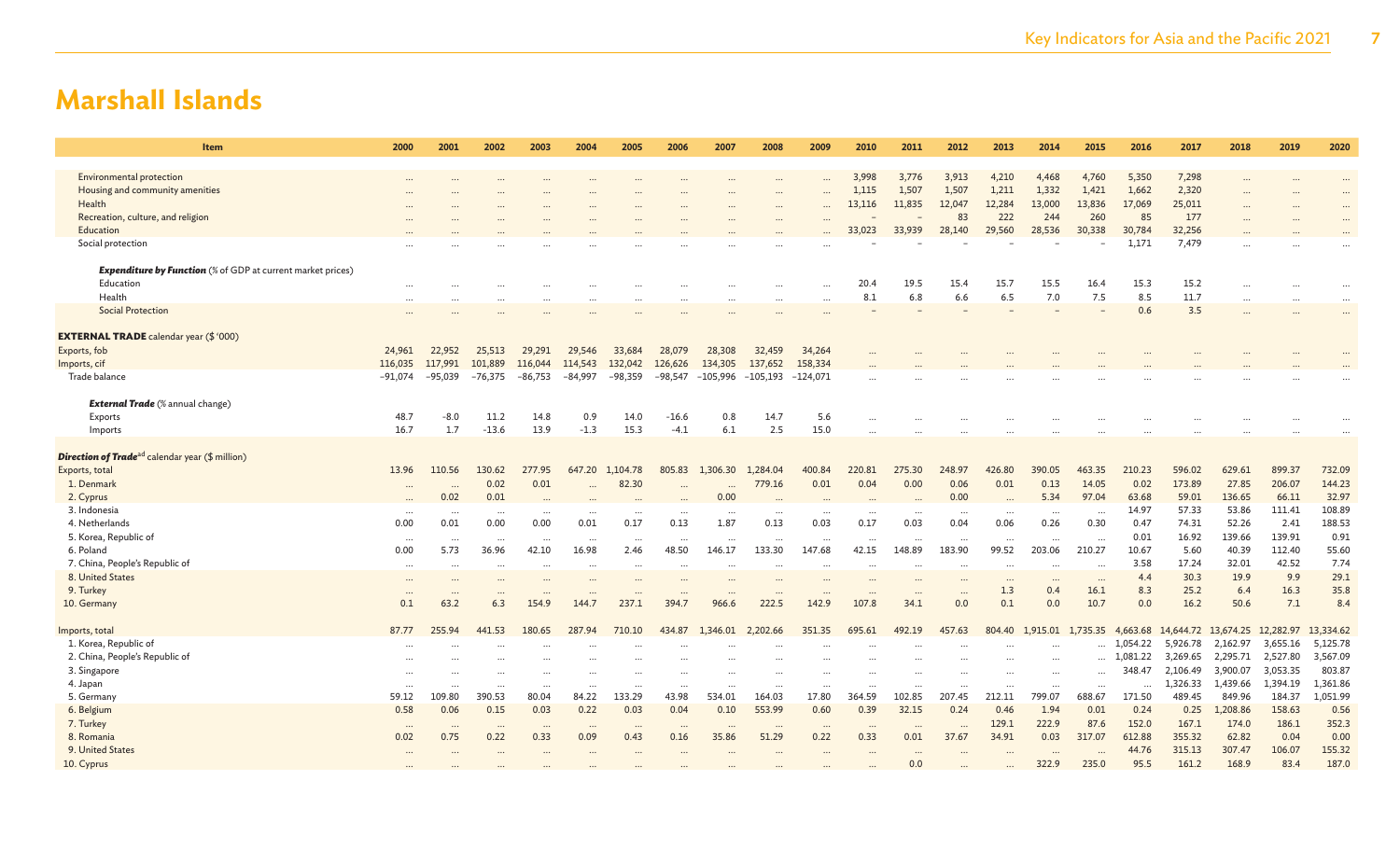| <b>BALANCE OF PAYMENTS</b> <sup>ae</sup> fiscal year ending 30 September (\$ '000)<br>Current account balance<br>$-12,419$<br>3,172<br>$-1,223$<br>5,857<br>$-15,601$<br>$-24,056$<br>1,771<br>$-11,661$<br>31,790<br>32,359<br>$-56,199$<br>$-2,976$<br>12,046<br>8,625<br>11,062<br>1,170<br>$-772$<br>6,319<br>16,028<br>14,418<br>$-130,145$<br>$-60,256$<br>$-58,871$<br>$-43.137$<br>$-51.447$<br>$-46.118$<br>$-57,283$<br>$-60,243$<br>$-59.290$<br>$-51.185$<br>$-44.429$<br>$-65.548$<br>$-55.798$<br>$-52.860$<br>$-49.337$<br>$-54.413$<br>$-63.215$<br>Balance on goods<br>$-51.698$<br>$-64.215$<br>-80.106<br>$\cdots$<br>22,803<br>25,849<br>19,000<br>17,200<br>19,930<br>22,492<br>24,598<br>31,885<br>28,969<br>27,666<br>43,658<br>70,126<br>81,669<br>76,203<br>69,529<br>58,971<br>51,514<br>60,216<br>63,310<br>72,129<br><b>Exports</b><br><br>70,717<br>83,584<br>80,087<br>86,092<br>88,259<br>91,881<br>121.311<br>126,098<br>141,752<br>100,851<br>114,629<br>126,525<br>202,274<br>Imports <sup>at</sup><br>79,256<br>76,071<br>63,066<br>73,939<br>123,764<br>125,328<br>111,831<br>$-23.643$<br>$-32.306$<br>$-44.865$<br>$-32.328$<br>$-38.596$<br>$-33,354$<br>$-38.082$<br>$-48,857$<br><b>Balance on services</b><br>$-22.928$<br>$-24.164$<br>$-19.755$<br>$-22.765$<br>$-29.181$<br>-30.715<br>$-32.579$<br>$-35.156$<br>$-37.560$<br>$-33.227$<br>$-33.262$<br>$-40.466$<br>$\cdots$<br>13,952<br>17,290<br>14,558<br>14,837<br>17,083<br>19,980<br>22,329<br>21,783<br>Credit<br>16,136<br>17,129<br>14,495<br>15,148<br>15,597<br>18,255<br>18,833<br>22,649<br>23,180<br>25,356<br>16,127<br>14,101<br>$\cdots$<br>Debit<br>35,891<br>39,893<br>40,933<br>49,411<br>56,393<br>55,137<br>64,985<br>37,029<br>38,115<br>43,676<br>45,272<br>47,142<br>47.726<br>60,462<br>53,411<br>58,576<br>55,876<br>55.591<br>63,645<br>63,438<br>$\cdots$<br>37,293<br>36,409<br>37,797<br>41,899<br>39,328<br>41,452<br>40,499<br>39,683<br>35,886<br>36,968<br>29.252<br>35,793<br>60,605<br>61,327<br>54,690<br>Balance on primary income<br>36,271<br>35,810<br>45,405<br>63,500<br>62,035<br>$\cdots$<br>45,279<br>47,898<br>51,397<br>58,374<br>63,291<br>96,584<br>Credit<br>43,486<br>44,313<br>52.688<br>54,143<br>55,696<br>53.953<br>52,078<br>58.725<br>68,154<br>84,173<br>86,103<br>91,629<br>93,560<br>45,037<br>$\cdots$<br>Debit<br>7,987<br>7,904<br>14,815<br>15,512<br>29,122<br>20,673<br>41,895<br>7,676<br>10,101<br>10,790<br>14,244<br>13,454<br>12,395<br>21,758<br>27,498<br>22,749<br>24,068<br>31,024<br>32,232<br>8,766<br>$\cdots$<br>Balance on secondary income<br>42,766<br>39,128<br>40,590<br>50,043<br>47,447<br>56,953<br>52,540<br>53,796<br>52,493<br>51,144<br>51,965<br>56,691<br>49,940<br>54,412<br>53,014<br>50,302<br>54,387<br>68,113<br>34,495<br>40,975<br>$\cdots$<br>37,554<br>46,010<br>44,492<br>44,187<br>53,877<br>51,354<br>61,060<br>56,817<br>58,385<br>57,854<br>57,262<br>59,013<br>64,523<br>60,965<br>80,920<br>Credit<br>42,611<br>58,543<br>63,541<br>63,105<br>66,545<br>$\cdots$<br>Debit<br>3,244<br>3,484<br>3,597<br>3,834<br>3,907<br>4,278<br>4,589<br>5,361<br>6,118<br>7,049<br>7,832<br>9,129<br>10,090<br>10,663<br>12,158<br>12,806<br>3,059<br>3,516<br>4,107<br>8,604<br>$\cdots$<br>28,580<br>31,902<br>26,573<br>15,983<br>23,310<br>18,332<br>28,224<br>20,601<br>19,239<br>$-17,641$<br>12,253<br>29,280<br>32,005<br>29,924<br>21,942<br>16,993<br>16,066<br>20,065<br>16,459<br>14,163<br>Capital account<br>31,902<br>18,332<br>28,224<br>28,580<br>20,601<br>7,359<br>14,753<br>31,780<br>32,005<br>23,161<br>16,983<br>23,310<br>16,993<br>20,065<br>16,459<br>14,163<br>Credit<br>19,239<br>29,924<br>26,573<br>16,066<br>$\cdots$<br>25,000<br>2,500<br>2,500<br>1,219<br>1,000<br>Debit<br>÷,<br>$\cdots$<br>$-395$<br>28,995<br>Financial account<br>$-2,932$<br>3.912<br>$-12.645$<br>48,429<br>998<br>26,871<br>22,253<br>31,149<br>35,369<br>21,262<br>17,242<br>6,198<br>$-3,730$<br>$-9,465$<br>$-11,721$<br>20,027<br>76,823<br>-4.353<br>$\cdots$<br>757<br>859<br>1,208<br>3,355<br>$-970$<br>7,098<br>14,823<br>40,917<br>6,986<br>5,433<br>70,164<br>762<br>$-1.115$<br>5,809<br>8,428<br>4.711<br>4,730<br>4,141<br>6,576<br>7,283<br>Direct investment<br>$\cdots$ |
|-------------------------------------------------------------------------------------------------------------------------------------------------------------------------------------------------------------------------------------------------------------------------------------------------------------------------------------------------------------------------------------------------------------------------------------------------------------------------------------------------------------------------------------------------------------------------------------------------------------------------------------------------------------------------------------------------------------------------------------------------------------------------------------------------------------------------------------------------------------------------------------------------------------------------------------------------------------------------------------------------------------------------------------------------------------------------------------------------------------------------------------------------------------------------------------------------------------------------------------------------------------------------------------------------------------------------------------------------------------------------------------------------------------------------------------------------------------------------------------------------------------------------------------------------------------------------------------------------------------------------------------------------------------------------------------------------------------------------------------------------------------------------------------------------------------------------------------------------------------------------------------------------------------------------------------------------------------------------------------------------------------------------------------------------------------------------------------------------------------------------------------------------------------------------------------------------------------------------------------------------------------------------------------------------------------------------------------------------------------------------------------------------------------------------------------------------------------------------------------------------------------------------------------------------------------------------------------------------------------------------------------------------------------------------------------------------------------------------------------------------------------------------------------------------------------------------------------------------------------------------------------------------------------------------------------------------------------------------------------------------------------------------------------------------------------------------------------------------------------------------------------------------------------------------------------------------------------------------------------------------------------------------------------------------------------------------------------------------------------------------------------------------------------------------------------------------------------------------------------------------------------------------------------------------------------------------------------------------------------------------------------------------------------------------------------------------------------------------------------------------------------------------------------------------------------------------------------------------------------------------------------------------------------------------------------------------------------------------------------------------------------------------------------------------------------------------------------------------------------------------------------------------------------------------------------------------------------------------------------------------------------------------------------------------------|
|                                                                                                                                                                                                                                                                                                                                                                                                                                                                                                                                                                                                                                                                                                                                                                                                                                                                                                                                                                                                                                                                                                                                                                                                                                                                                                                                                                                                                                                                                                                                                                                                                                                                                                                                                                                                                                                                                                                                                                                                                                                                                                                                                                                                                                                                                                                                                                                                                                                                                                                                                                                                                                                                                                                                                                                                                                                                                                                                                                                                                                                                                                                                                                                                                                                                                                                                                                                                                                                                                                                                                                                                                                                                                                                                                                                                                                                                                                                                                                                                                                                                                                                                                                                                                                                                                                       |
|                                                                                                                                                                                                                                                                                                                                                                                                                                                                                                                                                                                                                                                                                                                                                                                                                                                                                                                                                                                                                                                                                                                                                                                                                                                                                                                                                                                                                                                                                                                                                                                                                                                                                                                                                                                                                                                                                                                                                                                                                                                                                                                                                                                                                                                                                                                                                                                                                                                                                                                                                                                                                                                                                                                                                                                                                                                                                                                                                                                                                                                                                                                                                                                                                                                                                                                                                                                                                                                                                                                                                                                                                                                                                                                                                                                                                                                                                                                                                                                                                                                                                                                                                                                                                                                                                                       |
|                                                                                                                                                                                                                                                                                                                                                                                                                                                                                                                                                                                                                                                                                                                                                                                                                                                                                                                                                                                                                                                                                                                                                                                                                                                                                                                                                                                                                                                                                                                                                                                                                                                                                                                                                                                                                                                                                                                                                                                                                                                                                                                                                                                                                                                                                                                                                                                                                                                                                                                                                                                                                                                                                                                                                                                                                                                                                                                                                                                                                                                                                                                                                                                                                                                                                                                                                                                                                                                                                                                                                                                                                                                                                                                                                                                                                                                                                                                                                                                                                                                                                                                                                                                                                                                                                                       |
|                                                                                                                                                                                                                                                                                                                                                                                                                                                                                                                                                                                                                                                                                                                                                                                                                                                                                                                                                                                                                                                                                                                                                                                                                                                                                                                                                                                                                                                                                                                                                                                                                                                                                                                                                                                                                                                                                                                                                                                                                                                                                                                                                                                                                                                                                                                                                                                                                                                                                                                                                                                                                                                                                                                                                                                                                                                                                                                                                                                                                                                                                                                                                                                                                                                                                                                                                                                                                                                                                                                                                                                                                                                                                                                                                                                                                                                                                                                                                                                                                                                                                                                                                                                                                                                                                                       |
|                                                                                                                                                                                                                                                                                                                                                                                                                                                                                                                                                                                                                                                                                                                                                                                                                                                                                                                                                                                                                                                                                                                                                                                                                                                                                                                                                                                                                                                                                                                                                                                                                                                                                                                                                                                                                                                                                                                                                                                                                                                                                                                                                                                                                                                                                                                                                                                                                                                                                                                                                                                                                                                                                                                                                                                                                                                                                                                                                                                                                                                                                                                                                                                                                                                                                                                                                                                                                                                                                                                                                                                                                                                                                                                                                                                                                                                                                                                                                                                                                                                                                                                                                                                                                                                                                                       |
|                                                                                                                                                                                                                                                                                                                                                                                                                                                                                                                                                                                                                                                                                                                                                                                                                                                                                                                                                                                                                                                                                                                                                                                                                                                                                                                                                                                                                                                                                                                                                                                                                                                                                                                                                                                                                                                                                                                                                                                                                                                                                                                                                                                                                                                                                                                                                                                                                                                                                                                                                                                                                                                                                                                                                                                                                                                                                                                                                                                                                                                                                                                                                                                                                                                                                                                                                                                                                                                                                                                                                                                                                                                                                                                                                                                                                                                                                                                                                                                                                                                                                                                                                                                                                                                                                                       |
|                                                                                                                                                                                                                                                                                                                                                                                                                                                                                                                                                                                                                                                                                                                                                                                                                                                                                                                                                                                                                                                                                                                                                                                                                                                                                                                                                                                                                                                                                                                                                                                                                                                                                                                                                                                                                                                                                                                                                                                                                                                                                                                                                                                                                                                                                                                                                                                                                                                                                                                                                                                                                                                                                                                                                                                                                                                                                                                                                                                                                                                                                                                                                                                                                                                                                                                                                                                                                                                                                                                                                                                                                                                                                                                                                                                                                                                                                                                                                                                                                                                                                                                                                                                                                                                                                                       |
|                                                                                                                                                                                                                                                                                                                                                                                                                                                                                                                                                                                                                                                                                                                                                                                                                                                                                                                                                                                                                                                                                                                                                                                                                                                                                                                                                                                                                                                                                                                                                                                                                                                                                                                                                                                                                                                                                                                                                                                                                                                                                                                                                                                                                                                                                                                                                                                                                                                                                                                                                                                                                                                                                                                                                                                                                                                                                                                                                                                                                                                                                                                                                                                                                                                                                                                                                                                                                                                                                                                                                                                                                                                                                                                                                                                                                                                                                                                                                                                                                                                                                                                                                                                                                                                                                                       |
|                                                                                                                                                                                                                                                                                                                                                                                                                                                                                                                                                                                                                                                                                                                                                                                                                                                                                                                                                                                                                                                                                                                                                                                                                                                                                                                                                                                                                                                                                                                                                                                                                                                                                                                                                                                                                                                                                                                                                                                                                                                                                                                                                                                                                                                                                                                                                                                                                                                                                                                                                                                                                                                                                                                                                                                                                                                                                                                                                                                                                                                                                                                                                                                                                                                                                                                                                                                                                                                                                                                                                                                                                                                                                                                                                                                                                                                                                                                                                                                                                                                                                                                                                                                                                                                                                                       |
|                                                                                                                                                                                                                                                                                                                                                                                                                                                                                                                                                                                                                                                                                                                                                                                                                                                                                                                                                                                                                                                                                                                                                                                                                                                                                                                                                                                                                                                                                                                                                                                                                                                                                                                                                                                                                                                                                                                                                                                                                                                                                                                                                                                                                                                                                                                                                                                                                                                                                                                                                                                                                                                                                                                                                                                                                                                                                                                                                                                                                                                                                                                                                                                                                                                                                                                                                                                                                                                                                                                                                                                                                                                                                                                                                                                                                                                                                                                                                                                                                                                                                                                                                                                                                                                                                                       |
|                                                                                                                                                                                                                                                                                                                                                                                                                                                                                                                                                                                                                                                                                                                                                                                                                                                                                                                                                                                                                                                                                                                                                                                                                                                                                                                                                                                                                                                                                                                                                                                                                                                                                                                                                                                                                                                                                                                                                                                                                                                                                                                                                                                                                                                                                                                                                                                                                                                                                                                                                                                                                                                                                                                                                                                                                                                                                                                                                                                                                                                                                                                                                                                                                                                                                                                                                                                                                                                                                                                                                                                                                                                                                                                                                                                                                                                                                                                                                                                                                                                                                                                                                                                                                                                                                                       |
|                                                                                                                                                                                                                                                                                                                                                                                                                                                                                                                                                                                                                                                                                                                                                                                                                                                                                                                                                                                                                                                                                                                                                                                                                                                                                                                                                                                                                                                                                                                                                                                                                                                                                                                                                                                                                                                                                                                                                                                                                                                                                                                                                                                                                                                                                                                                                                                                                                                                                                                                                                                                                                                                                                                                                                                                                                                                                                                                                                                                                                                                                                                                                                                                                                                                                                                                                                                                                                                                                                                                                                                                                                                                                                                                                                                                                                                                                                                                                                                                                                                                                                                                                                                                                                                                                                       |
|                                                                                                                                                                                                                                                                                                                                                                                                                                                                                                                                                                                                                                                                                                                                                                                                                                                                                                                                                                                                                                                                                                                                                                                                                                                                                                                                                                                                                                                                                                                                                                                                                                                                                                                                                                                                                                                                                                                                                                                                                                                                                                                                                                                                                                                                                                                                                                                                                                                                                                                                                                                                                                                                                                                                                                                                                                                                                                                                                                                                                                                                                                                                                                                                                                                                                                                                                                                                                                                                                                                                                                                                                                                                                                                                                                                                                                                                                                                                                                                                                                                                                                                                                                                                                                                                                                       |
|                                                                                                                                                                                                                                                                                                                                                                                                                                                                                                                                                                                                                                                                                                                                                                                                                                                                                                                                                                                                                                                                                                                                                                                                                                                                                                                                                                                                                                                                                                                                                                                                                                                                                                                                                                                                                                                                                                                                                                                                                                                                                                                                                                                                                                                                                                                                                                                                                                                                                                                                                                                                                                                                                                                                                                                                                                                                                                                                                                                                                                                                                                                                                                                                                                                                                                                                                                                                                                                                                                                                                                                                                                                                                                                                                                                                                                                                                                                                                                                                                                                                                                                                                                                                                                                                                                       |
|                                                                                                                                                                                                                                                                                                                                                                                                                                                                                                                                                                                                                                                                                                                                                                                                                                                                                                                                                                                                                                                                                                                                                                                                                                                                                                                                                                                                                                                                                                                                                                                                                                                                                                                                                                                                                                                                                                                                                                                                                                                                                                                                                                                                                                                                                                                                                                                                                                                                                                                                                                                                                                                                                                                                                                                                                                                                                                                                                                                                                                                                                                                                                                                                                                                                                                                                                                                                                                                                                                                                                                                                                                                                                                                                                                                                                                                                                                                                                                                                                                                                                                                                                                                                                                                                                                       |
|                                                                                                                                                                                                                                                                                                                                                                                                                                                                                                                                                                                                                                                                                                                                                                                                                                                                                                                                                                                                                                                                                                                                                                                                                                                                                                                                                                                                                                                                                                                                                                                                                                                                                                                                                                                                                                                                                                                                                                                                                                                                                                                                                                                                                                                                                                                                                                                                                                                                                                                                                                                                                                                                                                                                                                                                                                                                                                                                                                                                                                                                                                                                                                                                                                                                                                                                                                                                                                                                                                                                                                                                                                                                                                                                                                                                                                                                                                                                                                                                                                                                                                                                                                                                                                                                                                       |
|                                                                                                                                                                                                                                                                                                                                                                                                                                                                                                                                                                                                                                                                                                                                                                                                                                                                                                                                                                                                                                                                                                                                                                                                                                                                                                                                                                                                                                                                                                                                                                                                                                                                                                                                                                                                                                                                                                                                                                                                                                                                                                                                                                                                                                                                                                                                                                                                                                                                                                                                                                                                                                                                                                                                                                                                                                                                                                                                                                                                                                                                                                                                                                                                                                                                                                                                                                                                                                                                                                                                                                                                                                                                                                                                                                                                                                                                                                                                                                                                                                                                                                                                                                                                                                                                                                       |
|                                                                                                                                                                                                                                                                                                                                                                                                                                                                                                                                                                                                                                                                                                                                                                                                                                                                                                                                                                                                                                                                                                                                                                                                                                                                                                                                                                                                                                                                                                                                                                                                                                                                                                                                                                                                                                                                                                                                                                                                                                                                                                                                                                                                                                                                                                                                                                                                                                                                                                                                                                                                                                                                                                                                                                                                                                                                                                                                                                                                                                                                                                                                                                                                                                                                                                                                                                                                                                                                                                                                                                                                                                                                                                                                                                                                                                                                                                                                                                                                                                                                                                                                                                                                                                                                                                       |
|                                                                                                                                                                                                                                                                                                                                                                                                                                                                                                                                                                                                                                                                                                                                                                                                                                                                                                                                                                                                                                                                                                                                                                                                                                                                                                                                                                                                                                                                                                                                                                                                                                                                                                                                                                                                                                                                                                                                                                                                                                                                                                                                                                                                                                                                                                                                                                                                                                                                                                                                                                                                                                                                                                                                                                                                                                                                                                                                                                                                                                                                                                                                                                                                                                                                                                                                                                                                                                                                                                                                                                                                                                                                                                                                                                                                                                                                                                                                                                                                                                                                                                                                                                                                                                                                                                       |
| Portfolio investment<br>2.743<br>49,712<br>3,056<br>$-2,370$<br>17,306<br>12,199<br>7,326<br>15,269<br>10,638<br>16,863<br>20,256<br>17,579<br>7,911<br>11,503<br>-4,162<br>$-13,645$<br>-4.942<br>21,740<br>6,914<br>13,542<br>$\cdots$                                                                                                                                                                                                                                                                                                                                                                                                                                                                                                                                                                                                                                                                                                                                                                                                                                                                                                                                                                                                                                                                                                                                                                                                                                                                                                                                                                                                                                                                                                                                                                                                                                                                                                                                                                                                                                                                                                                                                                                                                                                                                                                                                                                                                                                                                                                                                                                                                                                                                                                                                                                                                                                                                                                                                                                                                                                                                                                                                                                                                                                                                                                                                                                                                                                                                                                                                                                                                                                                                                                                                                                                                                                                                                                                                                                                                                                                                                                                                                                                                                                              |
| <b>Financial derivatives</b><br>$\cdots$<br>$\cdots$<br>$\cdots$<br>$\cdots$<br>$\cdots$<br>$\cdots$<br><br>$\cdots$<br>$\cdots$<br><br>$\cdots$<br>$\cdots$<br>$\cdots$<br><br>$\ddotsc$<br>$\cdots$<br>$\cdots$<br>$\cdots$<br>$\cdots$<br>$\cdots$<br>$\cdots$                                                                                                                                                                                                                                                                                                                                                                                                                                                                                                                                                                                                                                                                                                                                                                                                                                                                                                                                                                                                                                                                                                                                                                                                                                                                                                                                                                                                                                                                                                                                                                                                                                                                                                                                                                                                                                                                                                                                                                                                                                                                                                                                                                                                                                                                                                                                                                                                                                                                                                                                                                                                                                                                                                                                                                                                                                                                                                                                                                                                                                                                                                                                                                                                                                                                                                                                                                                                                                                                                                                                                                                                                                                                                                                                                                                                                                                                                                                                                                                                                                     |
| Other investment<br>$-953$<br>310<br>$-862$<br>$-2.435$<br>11.371<br>$-28.127$<br>$-26,208$<br>$-6,882$<br>9.956<br>$-6.589$<br>$-2,490$<br>6.101<br>$-5,123$<br>4,127<br>$-12.874$<br>5,617<br>$-15.394$<br>$-32.476$<br>1,240<br>-5.414<br>                                                                                                                                                                                                                                                                                                                                                                                                                                                                                                                                                                                                                                                                                                                                                                                                                                                                                                                                                                                                                                                                                                                                                                                                                                                                                                                                                                                                                                                                                                                                                                                                                                                                                                                                                                                                                                                                                                                                                                                                                                                                                                                                                                                                                                                                                                                                                                                                                                                                                                                                                                                                                                                                                                                                                                                                                                                                                                                                                                                                                                                                                                                                                                                                                                                                                                                                                                                                                                                                                                                                                                                                                                                                                                                                                                                                                                                                                                                                                                                                                                                         |
| Net errors and omissions<br>$-11.452$<br>$-36.559$<br>$-54.928$<br>$-37,363$<br>$-55,429$<br>$-45,472$<br>$-32,453$<br>$-50.904$<br>$-34,787$<br>$-22,672$<br>-9.766<br>$-39.413$<br>$-24.312$<br>$-37.885$<br>$-44.974$<br>-40.644<br>$-29.510$<br>-44.126<br>$-41,226$<br>$-24.372$<br>                                                                                                                                                                                                                                                                                                                                                                                                                                                                                                                                                                                                                                                                                                                                                                                                                                                                                                                                                                                                                                                                                                                                                                                                                                                                                                                                                                                                                                                                                                                                                                                                                                                                                                                                                                                                                                                                                                                                                                                                                                                                                                                                                                                                                                                                                                                                                                                                                                                                                                                                                                                                                                                                                                                                                                                                                                                                                                                                                                                                                                                                                                                                                                                                                                                                                                                                                                                                                                                                                                                                                                                                                                                                                                                                                                                                                                                                                                                                                                                                             |
| Overall balance<br>$\cdots$                                                                                                                                                                                                                                                                                                                                                                                                                                                                                                                                                                                                                                                                                                                                                                                                                                                                                                                                                                                                                                                                                                                                                                                                                                                                                                                                                                                                                                                                                                                                                                                                                                                                                                                                                                                                                                                                                                                                                                                                                                                                                                                                                                                                                                                                                                                                                                                                                                                                                                                                                                                                                                                                                                                                                                                                                                                                                                                                                                                                                                                                                                                                                                                                                                                                                                                                                                                                                                                                                                                                                                                                                                                                                                                                                                                                                                                                                                                                                                                                                                                                                                                                                                                                                                                                           |
| Reserves and related items                                                                                                                                                                                                                                                                                                                                                                                                                                                                                                                                                                                                                                                                                                                                                                                                                                                                                                                                                                                                                                                                                                                                                                                                                                                                                                                                                                                                                                                                                                                                                                                                                                                                                                                                                                                                                                                                                                                                                                                                                                                                                                                                                                                                                                                                                                                                                                                                                                                                                                                                                                                                                                                                                                                                                                                                                                                                                                                                                                                                                                                                                                                                                                                                                                                                                                                                                                                                                                                                                                                                                                                                                                                                                                                                                                                                                                                                                                                                                                                                                                                                                                                                                                                                                                                                            |
| 235,444<br>316,705<br>International investment position<br>263,669<br>294,275<br>247,173<br>223,628<br>244,404<br>224,916<br>235,791<br>247,888<br>253,910<br>277,155<br>308,729<br>309.666<br>278,071<br>301,465<br>264,465<br>302,080<br>277,885<br>274,028                                                                                                                                                                                                                                                                                                                                                                                                                                                                                                                                                                                                                                                                                                                                                                                                                                                                                                                                                                                                                                                                                                                                                                                                                                                                                                                                                                                                                                                                                                                                                                                                                                                                                                                                                                                                                                                                                                                                                                                                                                                                                                                                                                                                                                                                                                                                                                                                                                                                                                                                                                                                                                                                                                                                                                                                                                                                                                                                                                                                                                                                                                                                                                                                                                                                                                                                                                                                                                                                                                                                                                                                                                                                                                                                                                                                                                                                                                                                                                                                                                         |
| <b>Balance of Payments</b> (% of GDP at current market prices)                                                                                                                                                                                                                                                                                                                                                                                                                                                                                                                                                                                                                                                                                                                                                                                                                                                                                                                                                                                                                                                                                                                                                                                                                                                                                                                                                                                                                                                                                                                                                                                                                                                                                                                                                                                                                                                                                                                                                                                                                                                                                                                                                                                                                                                                                                                                                                                                                                                                                                                                                                                                                                                                                                                                                                                                                                                                                                                                                                                                                                                                                                                                                                                                                                                                                                                                                                                                                                                                                                                                                                                                                                                                                                                                                                                                                                                                                                                                                                                                                                                                                                                                                                                                                                        |
| 25.7<br>28.6<br>Exports<br>16.5<br>14.0<br>15.1<br>17.1<br>18.4<br>22.5<br>15.7<br>16.8<br>18.9<br>18.2<br>26.9<br>40.2<br>44.7<br>40.6<br>37.6<br>31.9<br>28.3<br>30.6                                                                                                                                                                                                                                                                                                                                                                                                                                                                                                                                                                                                                                                                                                                                                                                                                                                                                                                                                                                                                                                                                                                                                                                                                                                                                                                                                                                                                                                                                                                                                                                                                                                                                                                                                                                                                                                                                                                                                                                                                                                                                                                                                                                                                                                                                                                                                                                                                                                                                                                                                                                                                                                                                                                                                                                                                                                                                                                                                                                                                                                                                                                                                                                                                                                                                                                                                                                                                                                                                                                                                                                                                                                                                                                                                                                                                                                                                                                                                                                                                                                                                                                               |
| <br>47.9<br>56.3<br>58.9<br>55.1<br>57.6<br>67.9<br>50.3<br>57.2<br>68.7<br>61.9<br>52.9<br>55.9<br>60.5<br>76.3<br>69.6<br>69.0<br>75.5<br>60.6<br>53.8<br>85.9<br>Imports<br>$\cdots$                                                                                                                                                                                                                                                                                                                                                                                                                                                                                                                                                                                                                                                                                                                                                                                                                                                                                                                                                                                                                                                                                                                                                                                                                                                                                                                                                                                                                                                                                                                                                                                                                                                                                                                                                                                                                                                                                                                                                                                                                                                                                                                                                                                                                                                                                                                                                                                                                                                                                                                                                                                                                                                                                                                                                                                                                                                                                                                                                                                                                                                                                                                                                                                                                                                                                                                                                                                                                                                                                                                                                                                                                                                                                                                                                                                                                                                                                                                                                                                                                                                                                                               |
| $-47.9$<br>$-32.7$<br>$-39.2$<br>$-39.4$<br>$-39.1$<br>$-38.7$<br>$-49.4$<br>$-30.2$<br>$-55.2$<br>Balance on goods<br>$-52.2$<br>$-34.5$<br>$-36.4$<br>$-42.3$<br>$-29.4$<br>$-24.3$<br>$-34.9$<br>$-28.6$<br>$-24.6$<br>$-25.6$<br>$-28.6$<br>$\cdots$                                                                                                                                                                                                                                                                                                                                                                                                                                                                                                                                                                                                                                                                                                                                                                                                                                                                                                                                                                                                                                                                                                                                                                                                                                                                                                                                                                                                                                                                                                                                                                                                                                                                                                                                                                                                                                                                                                                                                                                                                                                                                                                                                                                                                                                                                                                                                                                                                                                                                                                                                                                                                                                                                                                                                                                                                                                                                                                                                                                                                                                                                                                                                                                                                                                                                                                                                                                                                                                                                                                                                                                                                                                                                                                                                                                                                                                                                                                                                                                                                                              |
| $-2.4$<br>$-23.9$<br>Current account balance<br>$-10.8$<br>9.1<br>2.4<br>7.8<br>$-0.8$<br>3.8<br>0.8<br>$-10.3$<br>$-14.8$<br>1.0<br>$-0.4$<br>3.4<br>17.2<br>16.1<br>7.5<br>6.5<br>6.4<br>$-6.2$<br>$\ddotsc$                                                                                                                                                                                                                                                                                                                                                                                                                                                                                                                                                                                                                                                                                                                                                                                                                                                                                                                                                                                                                                                                                                                                                                                                                                                                                                                                                                                                                                                                                                                                                                                                                                                                                                                                                                                                                                                                                                                                                                                                                                                                                                                                                                                                                                                                                                                                                                                                                                                                                                                                                                                                                                                                                                                                                                                                                                                                                                                                                                                                                                                                                                                                                                                                                                                                                                                                                                                                                                                                                                                                                                                                                                                                                                                                                                                                                                                                                                                                                                                                                                                                                        |
| Overall balance<br>$\ddotsc$                                                                                                                                                                                                                                                                                                                                                                                                                                                                                                                                                                                                                                                                                                                                                                                                                                                                                                                                                                                                                                                                                                                                                                                                                                                                                                                                                                                                                                                                                                                                                                                                                                                                                                                                                                                                                                                                                                                                                                                                                                                                                                                                                                                                                                                                                                                                                                                                                                                                                                                                                                                                                                                                                                                                                                                                                                                                                                                                                                                                                                                                                                                                                                                                                                                                                                                                                                                                                                                                                                                                                                                                                                                                                                                                                                                                                                                                                                                                                                                                                                                                                                                                                                                                                                                                          |
|                                                                                                                                                                                                                                                                                                                                                                                                                                                                                                                                                                                                                                                                                                                                                                                                                                                                                                                                                                                                                                                                                                                                                                                                                                                                                                                                                                                                                                                                                                                                                                                                                                                                                                                                                                                                                                                                                                                                                                                                                                                                                                                                                                                                                                                                                                                                                                                                                                                                                                                                                                                                                                                                                                                                                                                                                                                                                                                                                                                                                                                                                                                                                                                                                                                                                                                                                                                                                                                                                                                                                                                                                                                                                                                                                                                                                                                                                                                                                                                                                                                                                                                                                                                                                                                                                                       |
| 1.00<br>1.00<br>1.00<br><b>Exchange Rates</b> <sup>ag</sup><br>1.00<br>1.00<br>1.00<br>1.00<br>1.00<br>1.00<br>1.00<br>1.00<br>1.00<br>1.00<br>1.00<br>1.00<br>1.00<br>1.00<br>1.00<br>1.00<br>1.00<br>1.00                                                                                                                                                                                                                                                                                                                                                                                                                                                                                                                                                                                                                                                                                                                                                                                                                                                                                                                                                                                                                                                                                                                                                                                                                                                                                                                                                                                                                                                                                                                                                                                                                                                                                                                                                                                                                                                                                                                                                                                                                                                                                                                                                                                                                                                                                                                                                                                                                                                                                                                                                                                                                                                                                                                                                                                                                                                                                                                                                                                                                                                                                                                                                                                                                                                                                                                                                                                                                                                                                                                                                                                                                                                                                                                                                                                                                                                                                                                                                                                                                                                                                           |
|                                                                                                                                                                                                                                                                                                                                                                                                                                                                                                                                                                                                                                                                                                                                                                                                                                                                                                                                                                                                                                                                                                                                                                                                                                                                                                                                                                                                                                                                                                                                                                                                                                                                                                                                                                                                                                                                                                                                                                                                                                                                                                                                                                                                                                                                                                                                                                                                                                                                                                                                                                                                                                                                                                                                                                                                                                                                                                                                                                                                                                                                                                                                                                                                                                                                                                                                                                                                                                                                                                                                                                                                                                                                                                                                                                                                                                                                                                                                                                                                                                                                                                                                                                                                                                                                                                       |
| <b>EXTERNAL INDEBTEDNESS</b> <sup>ah</sup> fiscal year ending 30 September $(\$$ million)                                                                                                                                                                                                                                                                                                                                                                                                                                                                                                                                                                                                                                                                                                                                                                                                                                                                                                                                                                                                                                                                                                                                                                                                                                                                                                                                                                                                                                                                                                                                                                                                                                                                                                                                                                                                                                                                                                                                                                                                                                                                                                                                                                                                                                                                                                                                                                                                                                                                                                                                                                                                                                                                                                                                                                                                                                                                                                                                                                                                                                                                                                                                                                                                                                                                                                                                                                                                                                                                                                                                                                                                                                                                                                                                                                                                                                                                                                                                                                                                                                                                                                                                                                                                             |
| 99.5<br>88.4<br>83.5<br>77.9<br>72.5<br>Total debt outstanding and disbursed<br>83.7<br>90.6<br>94.0<br>92.3<br>91.5<br>101.6<br>98.1<br>93.9<br>105.5<br>102.8<br>100.3<br>96.0<br>97.6<br>94.6<br>105.5<br>28.0<br>7.1                                                                                                                                                                                                                                                                                                                                                                                                                                                                                                                                                                                                                                                                                                                                                                                                                                                                                                                                                                                                                                                                                                                                                                                                                                                                                                                                                                                                                                                                                                                                                                                                                                                                                                                                                                                                                                                                                                                                                                                                                                                                                                                                                                                                                                                                                                                                                                                                                                                                                                                                                                                                                                                                                                                                                                                                                                                                                                                                                                                                                                                                                                                                                                                                                                                                                                                                                                                                                                                                                                                                                                                                                                                                                                                                                                                                                                                                                                                                                                                                                                                                              |
| 22.3<br>3.9<br>7.5<br>7.8<br>8.7<br>15.2<br>5.7<br>5.1<br>6.9<br>7.9<br>7.6<br>Total debt service payments<br>4.0<br>4.3<br>4.5<br>6.4<br>16.8<br>6.9<br>7.6<br>$\cdots$                                                                                                                                                                                                                                                                                                                                                                                                                                                                                                                                                                                                                                                                                                                                                                                                                                                                                                                                                                                                                                                                                                                                                                                                                                                                                                                                                                                                                                                                                                                                                                                                                                                                                                                                                                                                                                                                                                                                                                                                                                                                                                                                                                                                                                                                                                                                                                                                                                                                                                                                                                                                                                                                                                                                                                                                                                                                                                                                                                                                                                                                                                                                                                                                                                                                                                                                                                                                                                                                                                                                                                                                                                                                                                                                                                                                                                                                                                                                                                                                                                                                                                                              |
| External debt (% of GDP)<br>85.3<br>66.2<br>70.3<br>70.8<br>65.8<br>65.9<br>63.2<br>62.7<br>58.5<br>53.8<br>49.9<br>52.7<br>52.2<br>44.7<br>40.2<br>32.8<br>28.0<br>93.8<br>62.4<br>60.6                                                                                                                                                                                                                                                                                                                                                                                                                                                                                                                                                                                                                                                                                                                                                                                                                                                                                                                                                                                                                                                                                                                                                                                                                                                                                                                                                                                                                                                                                                                                                                                                                                                                                                                                                                                                                                                                                                                                                                                                                                                                                                                                                                                                                                                                                                                                                                                                                                                                                                                                                                                                                                                                                                                                                                                                                                                                                                                                                                                                                                                                                                                                                                                                                                                                                                                                                                                                                                                                                                                                                                                                                                                                                                                                                                                                                                                                                                                                                                                                                                                                                                              |
| 8.7<br>13.6<br>11.7<br>5.1<br>5.0<br>8.4<br>11.3<br>14.2<br>34.5<br>14.8<br>16.2<br>6.4<br>8.5<br>8.0<br>9.6<br>9.6<br>Debt service (% of exports of goods and services)<br>$\cdots$                                                                                                                                                                                                                                                                                                                                                                                                                                                                                                                                                                                                                                                                                                                                                                                                                                                                                                                                                                                                                                                                                                                                                                                                                                                                                                                                                                                                                                                                                                                                                                                                                                                                                                                                                                                                                                                                                                                                                                                                                                                                                                                                                                                                                                                                                                                                                                                                                                                                                                                                                                                                                                                                                                                                                                                                                                                                                                                                                                                                                                                                                                                                                                                                                                                                                                                                                                                                                                                                                                                                                                                                                                                                                                                                                                                                                                                                                                                                                                                                                                                                                                                  |

... = data not available; | = marks break in series; - = magnitude equals zero; -0.0 or 0 = magnitude is less than half of unit employed; \* = provisional, preliminary, estimate, budget figure; \$ = United States dollars;

cif = cost, insurance, and freight; fob = free on board; GDP = gross domestic product; GNI = gross national income; km<sup>2</sup> = square kilometer; kWh = kilowatt-hour; NPISHs = nonprofit institutions serving households; Q = qu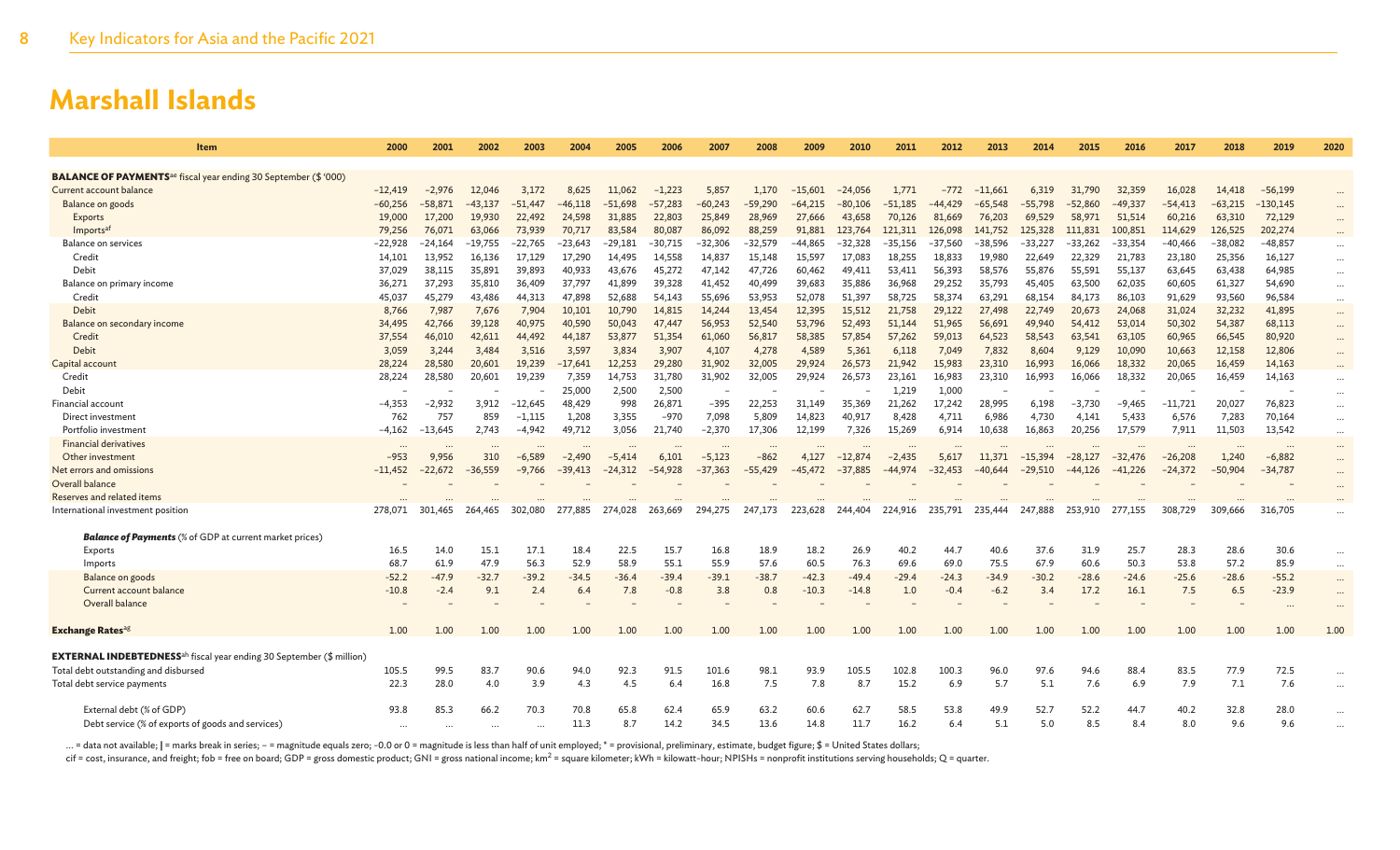- a Data are intercensal estimates based on the 1999 and 2011 population censuses. For 2000-2010, data are population projections based on annual population growth rates derived from data on births, deaths, and migration. For 2019 and 2020, data are based on the average annual growth rate for 2011–2018.
- b Total number of persons in the labour force do not sum up to total number of persons employed and unemployed since estimates for total employment and its breakdown by economic activity have been revised from last year's using an updated version of the International Standard Industrial Classification Revision 4, including exclusion of shore based fish processing and vessel support services.
- c Estimates for total employment and its breakdown by economic activity have been revised from the data available in 2020 due a shift to an updated version of the International Standard Industrial Classification Revision 4
- d Excludes shore-based fish processing and vessel support services.
- e Includes employment from professional, technical, and administrative services; education; health; arts; recreation; and the Kwajelein base. Government workers, who are included under public administration, are not includ
- f Estimates have been revised from the data available in 2020 due to enhancements in the national accounts compilation methodology, including a change in base year, a shift to the International Standard Industrial Classifi
- g Values were adjusted to make the total GDP by production approach consistent with the GDP estimates using the expenditure approach. Differences in values are captured in "Statistical discrepancy".
- h Estimated as the difference between GDP by industrial origin at current market prices and final consumption expenditure.
- Derived from national accounts data.
- Derived from balance-of-payments data.
- k Refers to gross agricultural production index.
- l Consumption is based on gross demand for electricity; values for 2011 and 2015–2016 are estimates. Production is based on gross production of electricity.
- m Refers to food.
- n Refers to alcoholic beverages.
- o Refers to apparel.
- p Refers to housing, utilities, and appliances.
- q Refers to medical care.
- r Refers to education and communication.
- s Refers to recreation.
- t Included in communication.
- u Refers to other goods and services.
- v Data are based on fiscal year GDP estimates ending 30 September.
- w For 2000, figures are calculated as the average of four quarters on a calendar-year basis. For 2001-2012, figures are calculated as the average of five quarters on a fiscal-year basis. For 2013 onward, figures are presen
- x Refers to the sum of demand deposits, savings deposit, time deposits, and time and savings deposits.
- y Refers to claims on central and local governments.
- z Refers to claims on public enterprises, including the Marshall Islands Development Bank and state-owned enterprises.
- aa Refers to unclassified assets.
- ab Refers to government deposits, including deposits of social security administration and other trust funds.
- ac Follows the IMF's Government Finance Statistics Manual 2014.
- ad Direction of trade statistics are estimated based on counterpart data.
- ae Follows the IMF's Balance of Payments and International Investment Position Manual (sixth edition).
- af Item refers to free on board.
- ag The unit of currency of the Marshall Islands is the United States dollar.
- ah Refers to government and government-guaranteed debt only.

#### **Sources:**

| Population                               | Government of the Marshall Islands, Economic Policy, Planning and Statistics Office (EPPSO). Official communication, 8 April 2021; past communication,                             |
|------------------------------------------|------------------------------------------------------------------------------------------------------------------------------------------------------------------------------------|
| Urban population (% of total population) | United Nations. World Urbanization Prospects: The 2018 Revision. https://population.un.org/wup/Download/Files/WUP2018-F21-Proportion_Urban_Annual.xls (accessed 12 February 2021). |
| Labor Force                              | EPPSO. Official communication, 8 April 2021; past communication.                                                                                                                   |
| <b>National Accounts</b>                 | EPPSO. Official communication, 6 July 2021; past communication.                                                                                                                    |
| <b>Production Index</b>                  |                                                                                                                                                                                    |
| Agriculture                              | Food and Agriculture Organization of the United Nations. FAOSTAT Database. http://www.fao.org/faostat/en/#data (accessed 7 May 2021).                                              |
| Energy                                   | United Nations. Energy Statistics Database. https://unstats.un.org/unsd/energystats/data/ (accessed 7 May 2021).                                                                   |